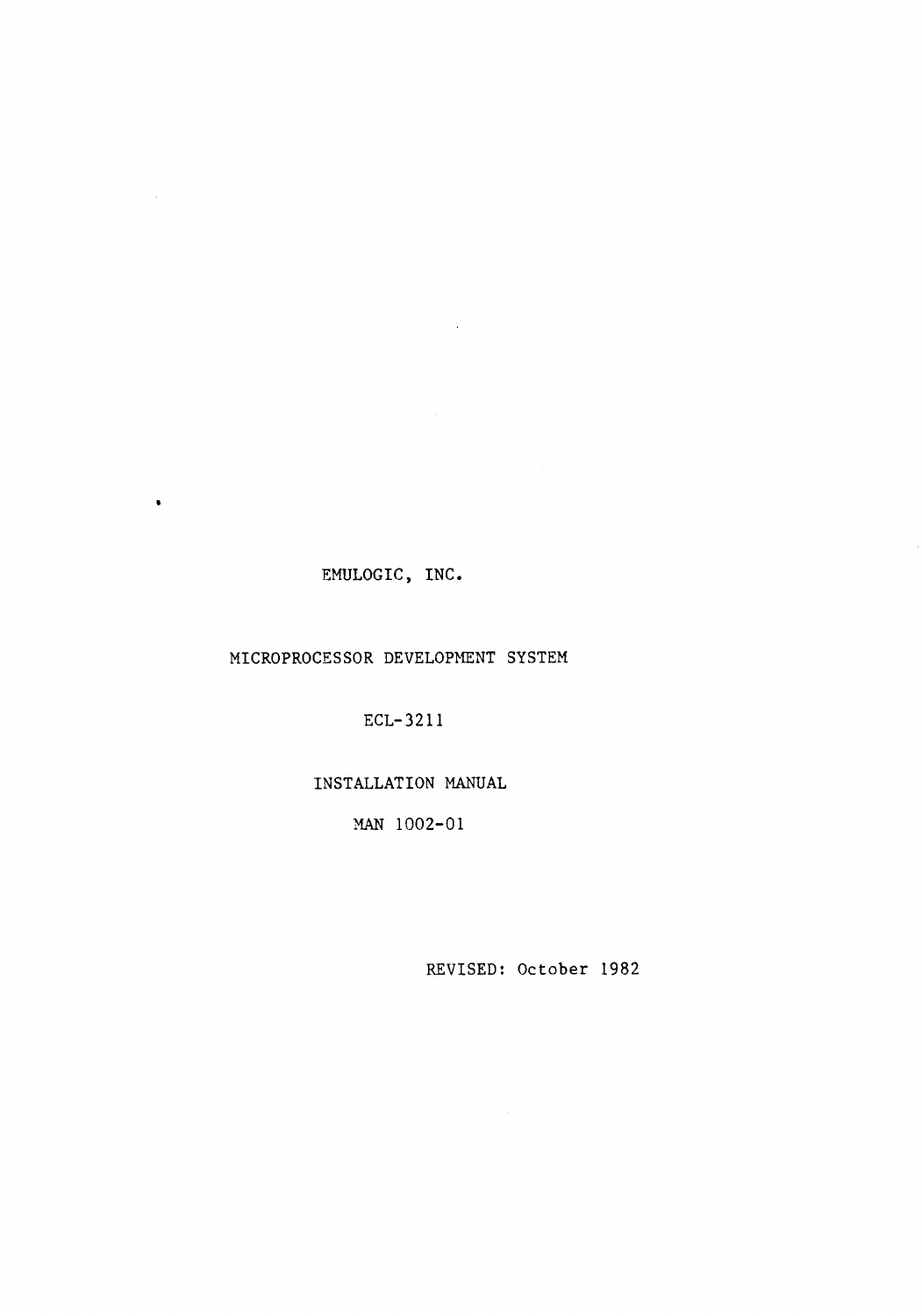# PREFACE

The purpose of this manual is to help you install and test your Emuulogic ECL-1132 Microprocessor Development System. The manual is divided into two main sections. The first section discusses installation and cabling procedures as well as basic diagnostics. For those customers who have not purchased the complete ECL-3211 packaged system, but are building on a system they already have, installation procedures for the AMR and AMS are given in the appendix. Those customers who who have purchased only the BMS should refer to the pages in the first<br>section which describe installation of the BMS. Emulogic is not responsection which describe installation of the BMS. sible for any damage occuring during shipping. However, if you are missing any part of the ECL-3211 system which you ordered, or if you should have any problems getting the system to function, call Emulogic Customer Service, (617) 329-1031.

The second section of this manual describes various software functions. The Emulogic ECL-3211 Microprocessor Development System runs under RT-11 V4. A brief description of how to boot up and various other RT-11 commands has been included for the convenience of the less experienced user. Those users who have not purchased the ECL-3211 packaged system will not receive RT-11 on their disks or diskettes, and will have to copy RT-11 system files and the boot from one of their own disks or diskettes. For any questions concerning RT-11, refer to the RT-11 V4 System User's Guide.

A few basic emulation commands are included in Section II. these are not RT-11 commands and are included to enable you to start using your ECL-3211 Microprocessor Development system immediately. For a more detailed explanation of the commands, refer to the ECL-3211 Microprocessor Development System User's Guide.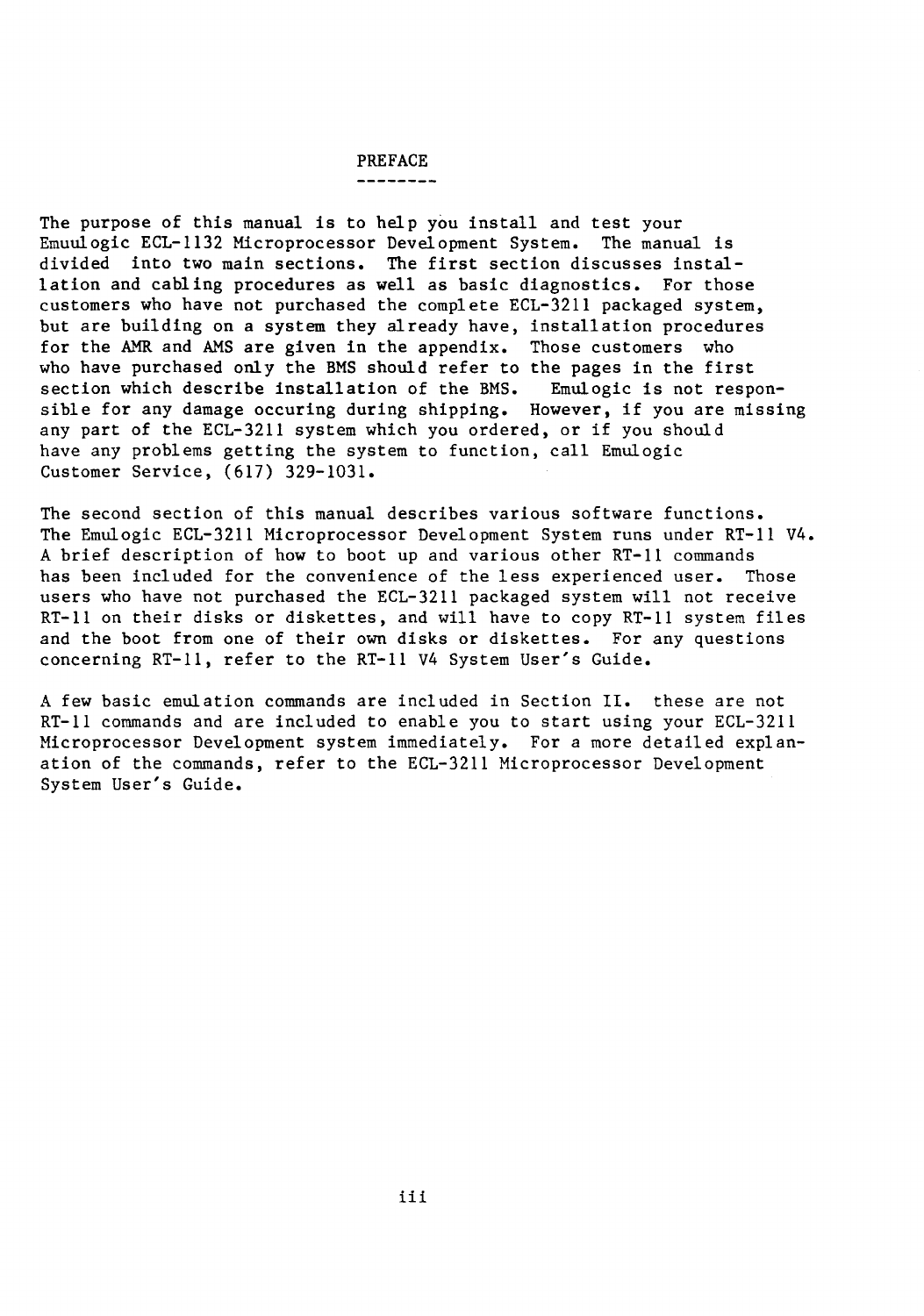# TABLE OF CONTENTS

#### ------------------

| <b>SECTION I:</b> | ECL-3211 INSTALLATION                                                                    |  |
|-------------------|------------------------------------------------------------------------------------------|--|
|                   |                                                                                          |  |
|                   | Preparing the BA11-NE Expander                                                           |  |
|                   | Connecting the VT-100 to                                                                 |  |
|                   | Connecting the Emulator Pod<br>to the BA11-NE Expander Box  1-3                          |  |
|                   | Connecting the Disk Drive (RX02 or RL02)                                                 |  |
|                   |                                                                                          |  |
|                   |                                                                                          |  |
|                   | RX02/RL02 Disk Drive combination  1-4                                                    |  |
|                   | Two or more RL02 Disk Drives  1-5                                                        |  |
|                   | Connecting the power cables  1-5                                                         |  |
|                   | Powering up the ECL-3211 system  1-5                                                     |  |
|                   |                                                                                          |  |
|                   |                                                                                          |  |
|                   |                                                                                          |  |
|                   |                                                                                          |  |
|                   | Powering the ECL-1132 System down  1-9                                                   |  |
|                   | Solving common problems in powering up $1-9$                                             |  |
|                   | What to do if the system does not power<br>up after installing or moving equipment  1-10 |  |
|                   |                                                                                          |  |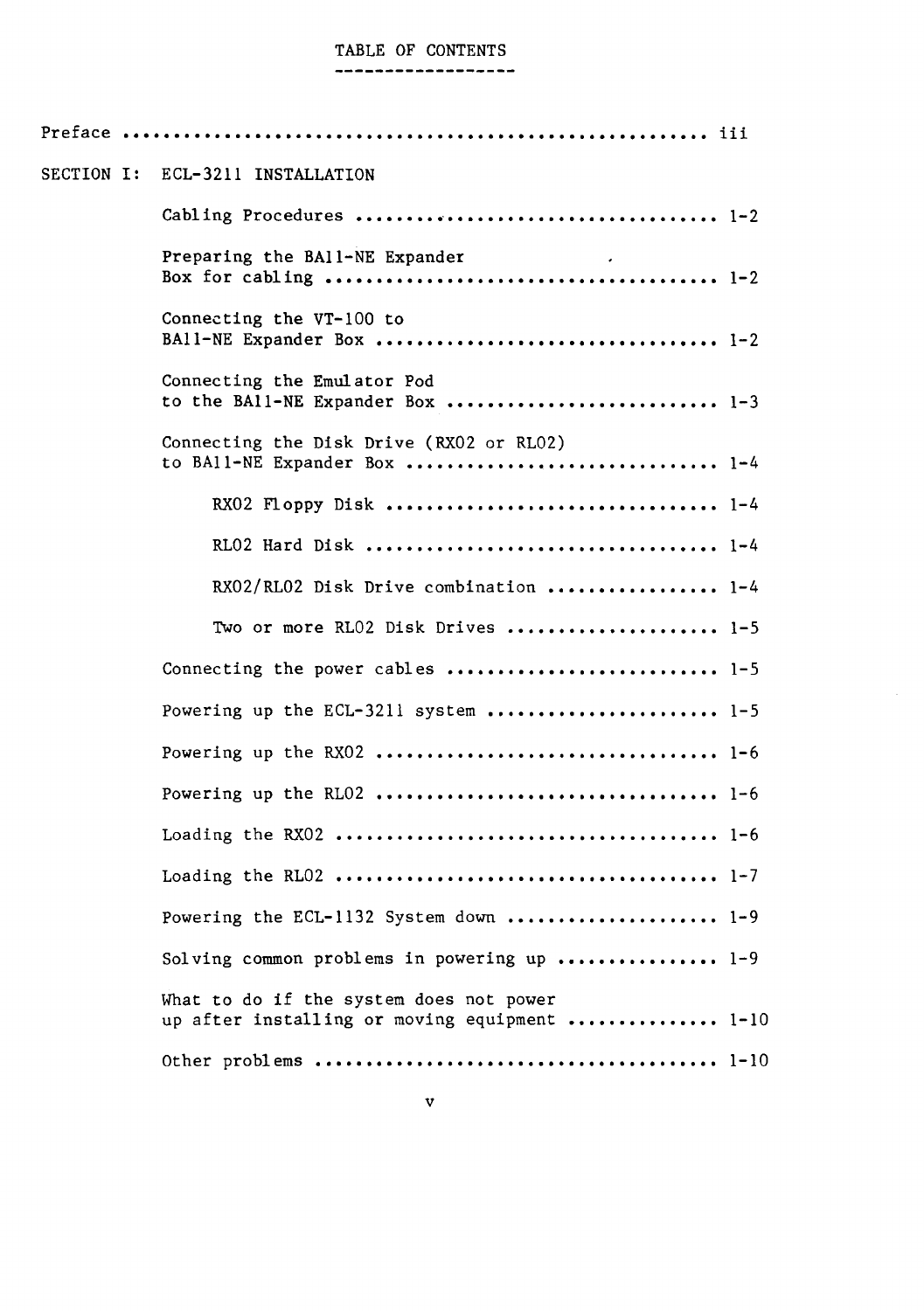|            | SECTION II: SOFTWARE                                              |
|------------|-------------------------------------------------------------------|
|            | Preparing floppy diskettes for<br>use with the RT-11 system  2-2  |
|            | Formatting the RX02 Floppy Diskettes  2-2                         |
|            |                                                                   |
|            | Initializing floppy diskettes  2-3                                |
|            | Initializing hard disks when there<br>are two RL02 drives  2-4    |
|            | Initializing hard disks when there<br>is only one RL02 drive  2-5 |
|            | Making a backup or a copy  2-5                                    |
|            | Copying the system files and boot                                 |
|            | Making a copy or a backup with                                    |
|            | Checking that files have been copied  2-9                         |
|            |                                                                   |
|            |                                                                   |
|            |                                                                   |
|            | Creating and editing files  2-11                                  |
|            |                                                                   |
|            | Ending the editing session  2-11                                  |
|            | Editing an existing file  2-11                                    |
|            | Running a program and emulation  2-12                             |
| APPENDIX A |                                                                   |
|            | Installation instructions for the ECL-3211 AMR  A-3               |

| THOCALLACIÓN INSCLUCTIONS TOL CHC DOD JEIL MIN TTTTITTITT AL |  |  |  |  |
|--------------------------------------------------------------|--|--|--|--|
| Installation instructions for the ECL-3211 AMS  A-4          |  |  |  |  |

 $\hat{\beta}$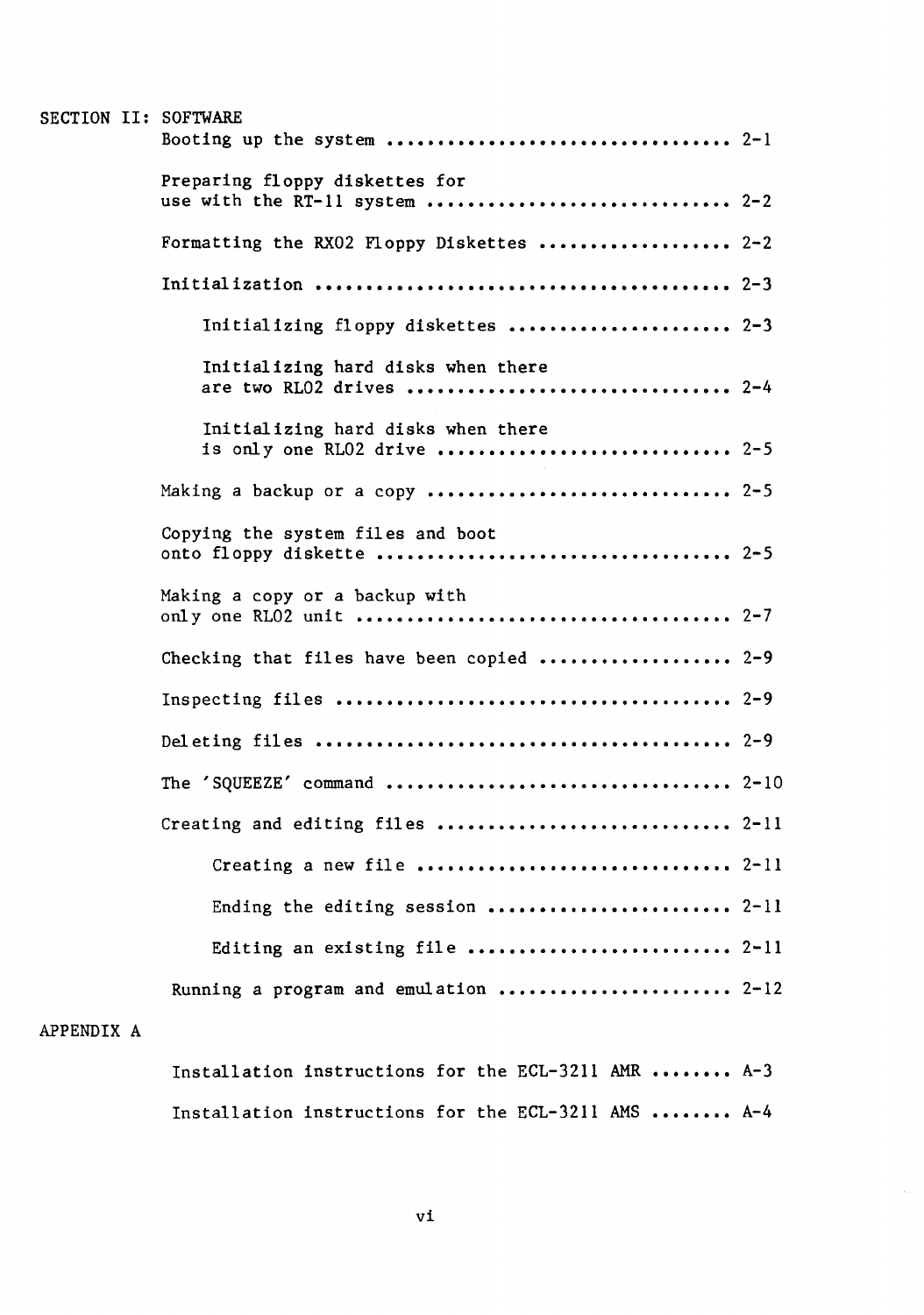# TABLE of FIGURES

|  | ECL-3211-BA System (11/02 with RX02)  1-10a |  |
|--|---------------------------------------------|--|
|  | ECL-3211-KA System (11/23 with RX02)  1-10b |  |
|  | ECL-3211-MA System (11/23 with RL02)  1-10c |  |
|  |                                             |  |
|  |                                             |  |

vii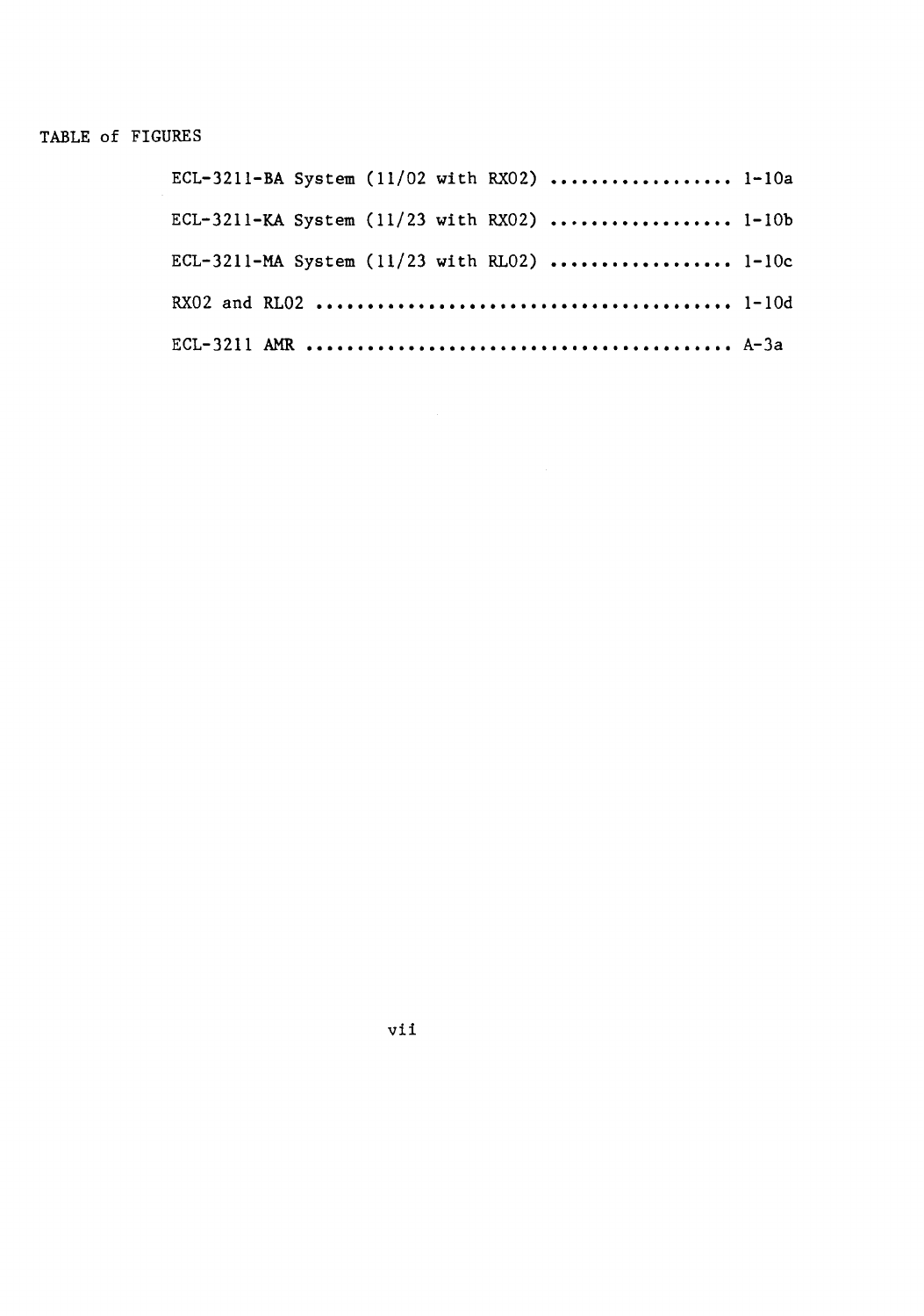# SECTION I: ECL-3211 INSTALLATION

------------------------------------

This section describes the installation procedures for the Emulogic ECL-3211 Microprocessor Development System. Drawings relevant to the instructions are included at the end of this section. This section also includes instructions for powering up the system and basic diagnostics. Should you have any difficulty in getting your ECL-3211 Microprocessor Development system to function please call Emulogic Customer Service at (617) 329-1031.

The ECL-3211 system shipment consists of five boxes. The contents of these boxes are as follows:

> BOX NUMBER 1: Accessories and software BOX NUMBER 2: RT-11 documentation BOX NUMBER 3: VT-100 video terminal BOX NUMBER 4: Basic module system BOX NUMBER 5: RX02/RL02 disk drives

Tools needed to unpack and install the Emulogic ECL-3211 Development System:

> Knife Cutting pliers Small slotted screwdriver Large slotted screwdriver

Remove units from boxes and set all three system pieces and pod on a workbench or table. Allow room for working on back of each unit.

A complete ECL-3211 system consists of:

1. One VT-100 (box number 3)

2. One BA11-NE Expander Box (box number 4) containing:

- a. LSI-11/2 CPU or LSI-l1/23 CPU
- b. 64 K bytes of memory or 128 K bytes of memory
- c. MXV11-A dual port and bootstrap module
- d. RX02 Controller or RL02 Controller
- e. ECL 3211 Map and Control board
- f. BC20N-5 cable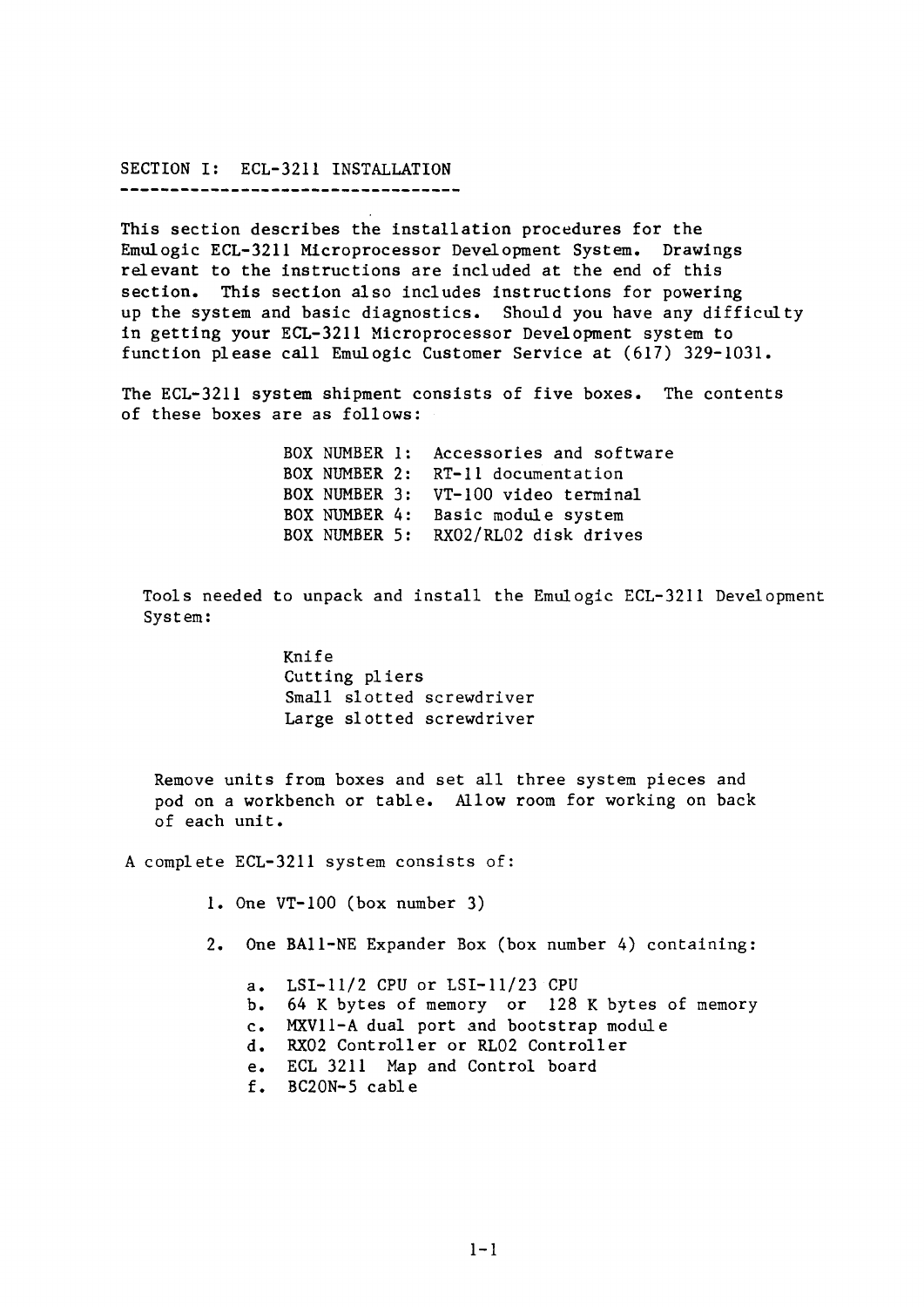- 3. One RX02 Dual Floppy Disk Drive and Controller or RL02 10.4 MB Hard Disk Drive and Controller (box number 5).
- 4. Emulator Pod (box number 1)

Please refer to appropriate figure for specific installation instructions on your Emulogic ECL-32II Development System.

#### CABLING PROCEDURES

--------------------

The following section explains the procedures for connecting the various components of the ECL-II32. Interconnecting cables are packaged with one end already connected to the hardware. Power cords are packaged separately in box 1, labeled 'OPEN ME FIRST'. Power cords for all Digital Equipment Corporation equipment is AC. The Emulation Pod power cord is the only DC cord in the system.

PREPARING THE BAII-NE EXPANDER BOX FOR CABLING 

- 1. Loosen black 1/4 screws on back door, open door and insure that each board in the Expander Box is seated properly and has not come loose from the backplane.
- 2. The cards are clearly labeled. Check that they are in the correct order.

Correct order of cards in box:

| (for LSI 11/2 CPU, 64K<br>B RAM see figure A) | (for LSI 11/23 CPU, 128K<br>B RAM see figures B and C) |
|-----------------------------------------------|--------------------------------------------------------|
| M7270 CPU (LSI 11/2)                          | M8186 CPU (LSI 11/23)                                  |
| M8044 64K bytes memory                        | M8044 64K bytes memory                                 |
| M8047 MXV11-A module                          | M8044 64K bytes memory                                 |
| M8029 Floppy or Hard                          | M8047 MXV11-A module                                   |
| Disk Controller                               | M8029 Floppy or Hard                                   |
| ECL-3211 Controller                           | Disk Controller                                        |
| $ECL-3211$ Map                                | ECL-3211 Controller                                    |
|                                               | $ECL-3211$ Map                                         |

CONNECTING THE VT-I00 TO BAII-NE EXPANDER BOX 

One end of the BC20N-5 communication cable is already connected to the MB047 (MXVll-AA) card in the BAll-NE Expander Box.

1. Check that this connection is well seated and that the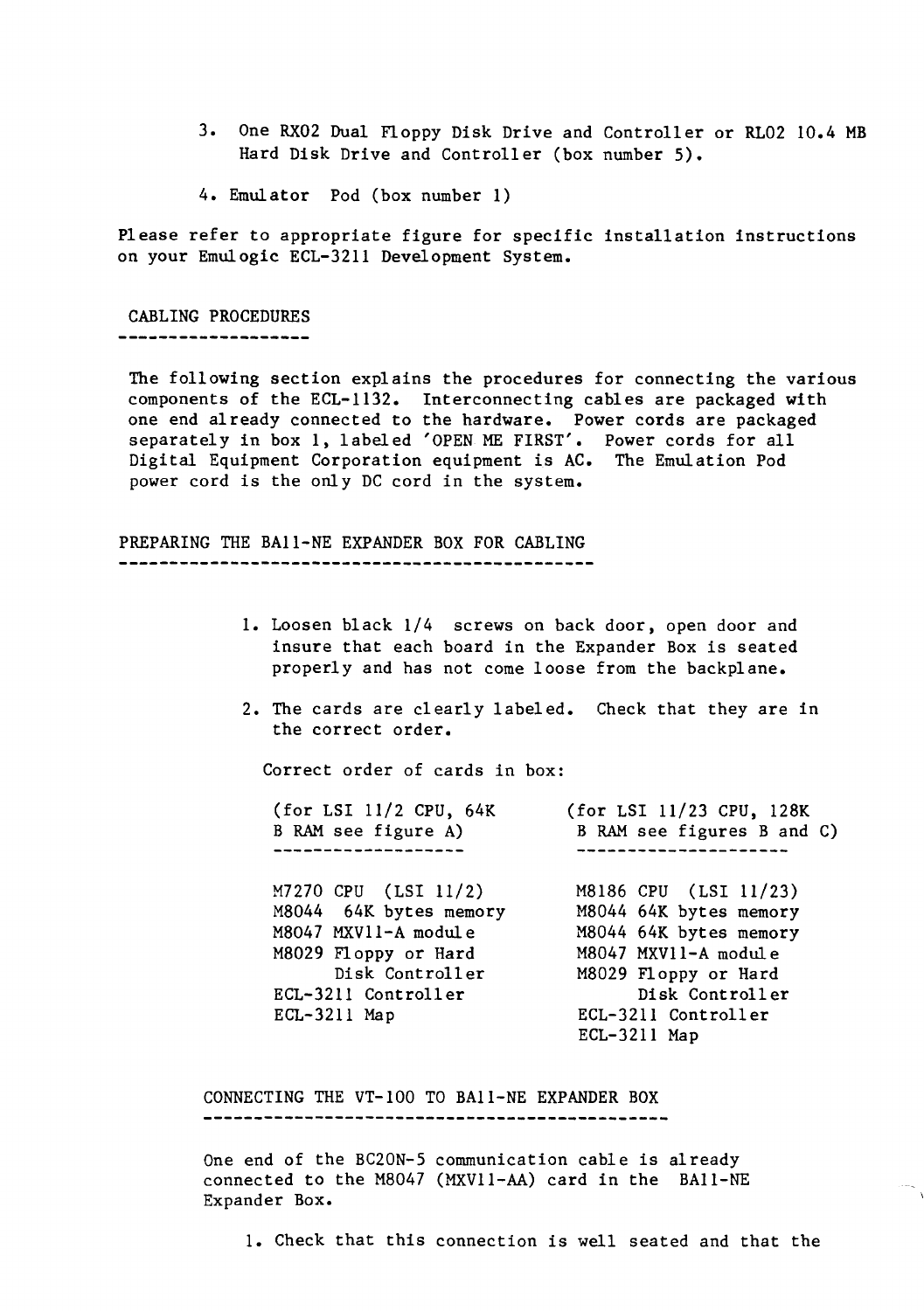cable is connected to port #1 (the far right socket) on the M8047 board.

- 2. Connect large black amp (RS232) connector at free end of cable to VT100 slot marked 'COMM' and tighten screws. The cables are keyed and will only fit one way.
- 3. Connect the keyboard to back of the VT-I00. The coiled cable plugs into the socket marked "KEYBOARD" on the lower left side on the back of the VT-I00. Be certain the plug is firmly seated.

CONNECTING THE EMULATOR POD TO THE BAII-NE EXPANDER BOX 

The ECL-3211 Emulator Pod is packed in box number 1. It has three ribbon cables and a power cord. Two of the ribbon cables are labeled 'MAP' and 'CONTROL' and are used to connect the pod to the map and control boards within the expander box. The third ribbon cable connects the pod to the target.

- 1. Connect ribbon cable marked 'MAP' to the ECL-3211 Map module in the BAII-NE Expander Box.
- 2. Connect ribbon cable marked 'CONTROL' to the ECL-3211 control module in the BAII-NE Expander Box.
- 3. Remove anti-static foam from the pod target cable and ensure the end is not touching any metal.
- WARNING: ANTI-STATIC FOAM IS CONDUCTIVE AND MUST BE REMOVED BEFORE POWER IS APPLIED.
	- 4. Connect the tri-colored DC power cord on the pod to the matching cable attached to the map board. To do this, fit the ends of the cord together, twist and gently push together till you hear a click.

The two ends of the cord are keyed and will only fit together one way - do not force the connection.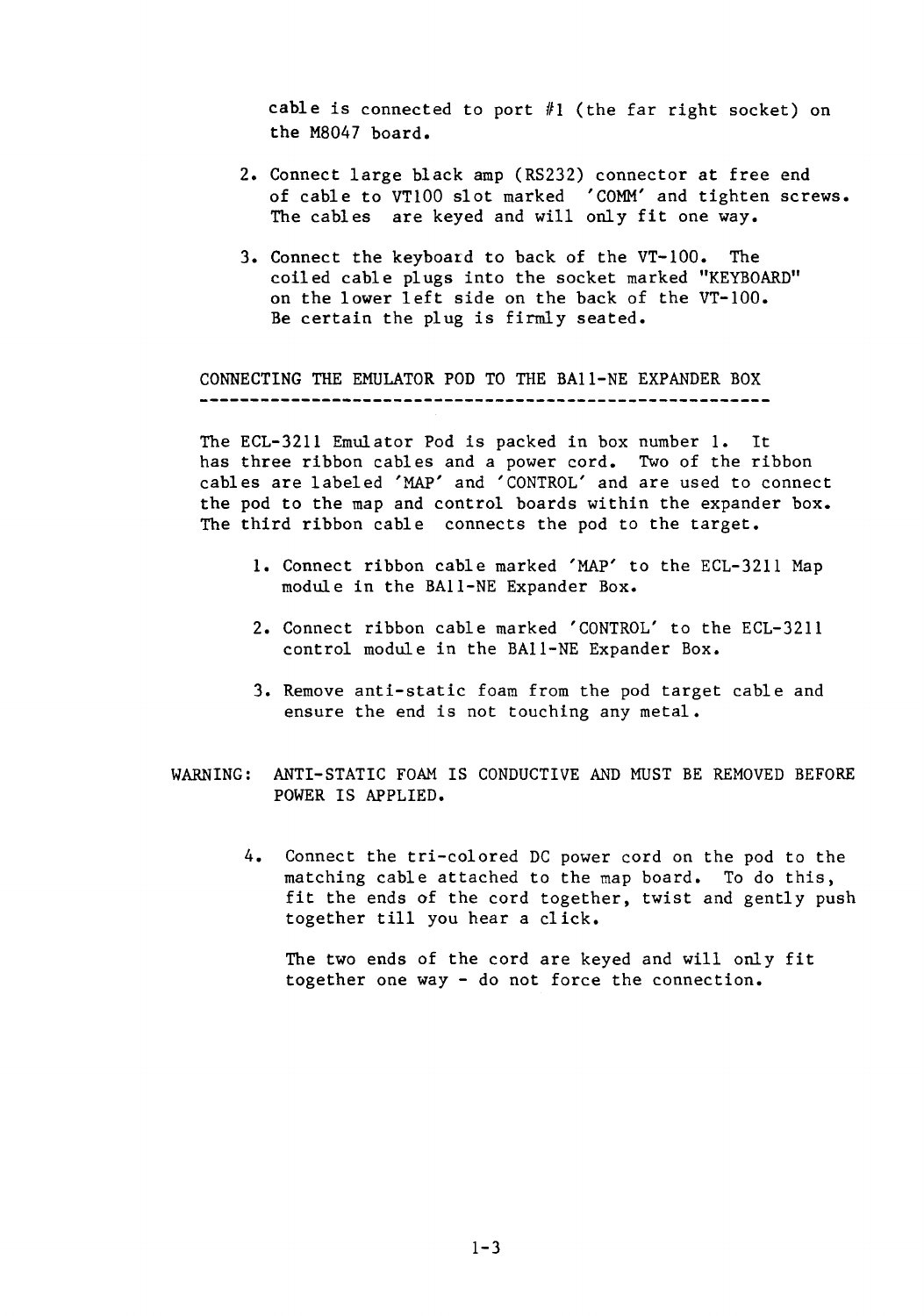CONNECTING THE DISK DRIVE (RX02 OR RL02) TO THE 

#### BAII-NE EXPANDER BOX

--------------------

(REFER TO FIGURE A AT THE BACK OF THIS MANUAL FOR LSI/2 AND FIGURES B AND C AT THE BACK OF THIS MANUAL FOR LSI/23).

#### RX02 FLOPPY DISK

----------------

- 1. Remove white restrainer clip from BAll-NE Expander Box.
- 2. Remove M8029 card from expander box.
- NOTE: BE CAREFUL NOT TO DRAG CARD ALONG OTHER CARDS WHILE REMOVING IT.
	- 3. Connect ribbon cable from back of RX02 unit to M8029 (Floppy Controller) card in expander box.

Red stripe on cable should be on left side as you face back of unit.

NOTE: BE SURE TO PUSH THE CONNECTOR AT THE END OF THE RIBBON CABLE ONTO THE CONNECTOR ON THE M8029 UNTIL YOU HEAR A CLICK. AN INCOMPLETE CONNECTION WILL RESULT IN A FAILURE TO POWER UP.

4. Replace M8029 card in the unit.

RL02 HARD DISK

----------------

- 1. Connect black terminator to back of RL02 (see figure B or C).
- 2. Connect cable *(BC80M-06)* from back of RL02 unit to hard disk Controller Card (M8061) in expander box.

RX02/RL02 DISK DRIVE COMBINATION -----------------------------------

> Follow individual procedures for installation of RX02 floppy disk and RL02 hard disk (see instructions given above).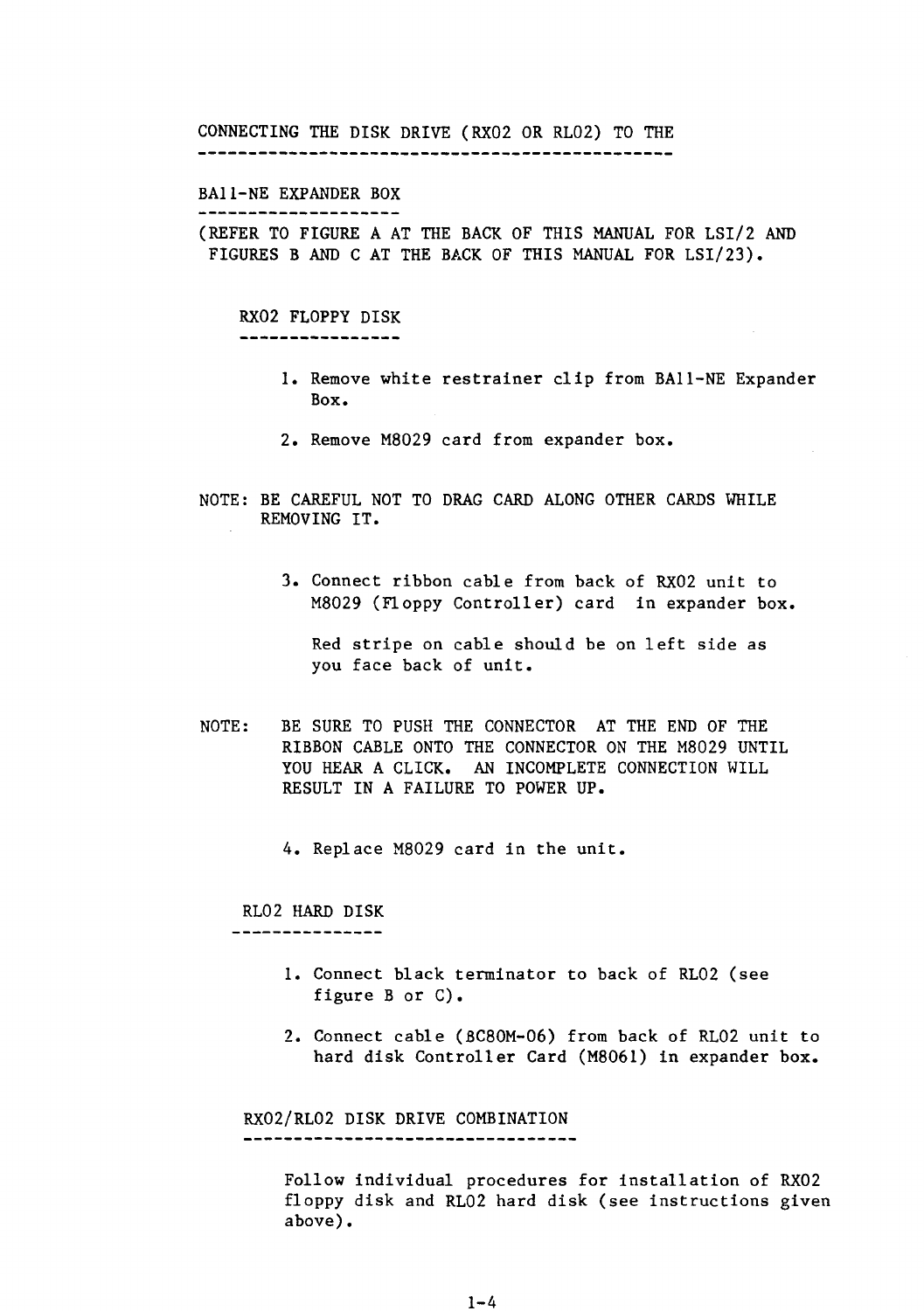# TWO OR MORE RL02 DISK DRIVES

-----------------------------

- 1. Connect first RL02 disk to second RL02 with the cable provided (see Figure C at the back of this manual).
- 2. Connect terminator to back of last RL02.
- 3. Connect cable (BC80M-06) from back of first RL02 unit to M8061 (hard disk Controller) card in expander box.

CONNECTING THE POWER CABLES (BOX NUMBER 1, ACCESSORIES) 

There are three (3) AC power cords in the box labeled "OPEN ME FIRST" (box number 1). Each cord is labeled to indicate which piece of equipment it connects.

A. Be sure each unit is switched to 'off' position.

Connect all power cables onto backs of each unit.

The VT-100 has a toggle switch on lower right side of back. It is marked 0 and 1. The "1" position, or up is the 'on' position.

POWERING UP THE ECL-3211 SYSTEM ---------------------------------

The equipment may be powered up either by using a power strip or a separate outlet for each unit.

If all power cables are plugged into a power strip, turn each unit on separately and then turn on the power strip.

If units are plugged into separate outlets, power up the RX02 or RL02 and VT-IOO first. Then power up the expander box containing the CPU and ECL-3211 system.

If everything has been properly installed, the VT-IOO will "beep". If no diskettes or disks are in the RX02 or RL02, a flashing cursor or an '@' will appear on the VT100 screen.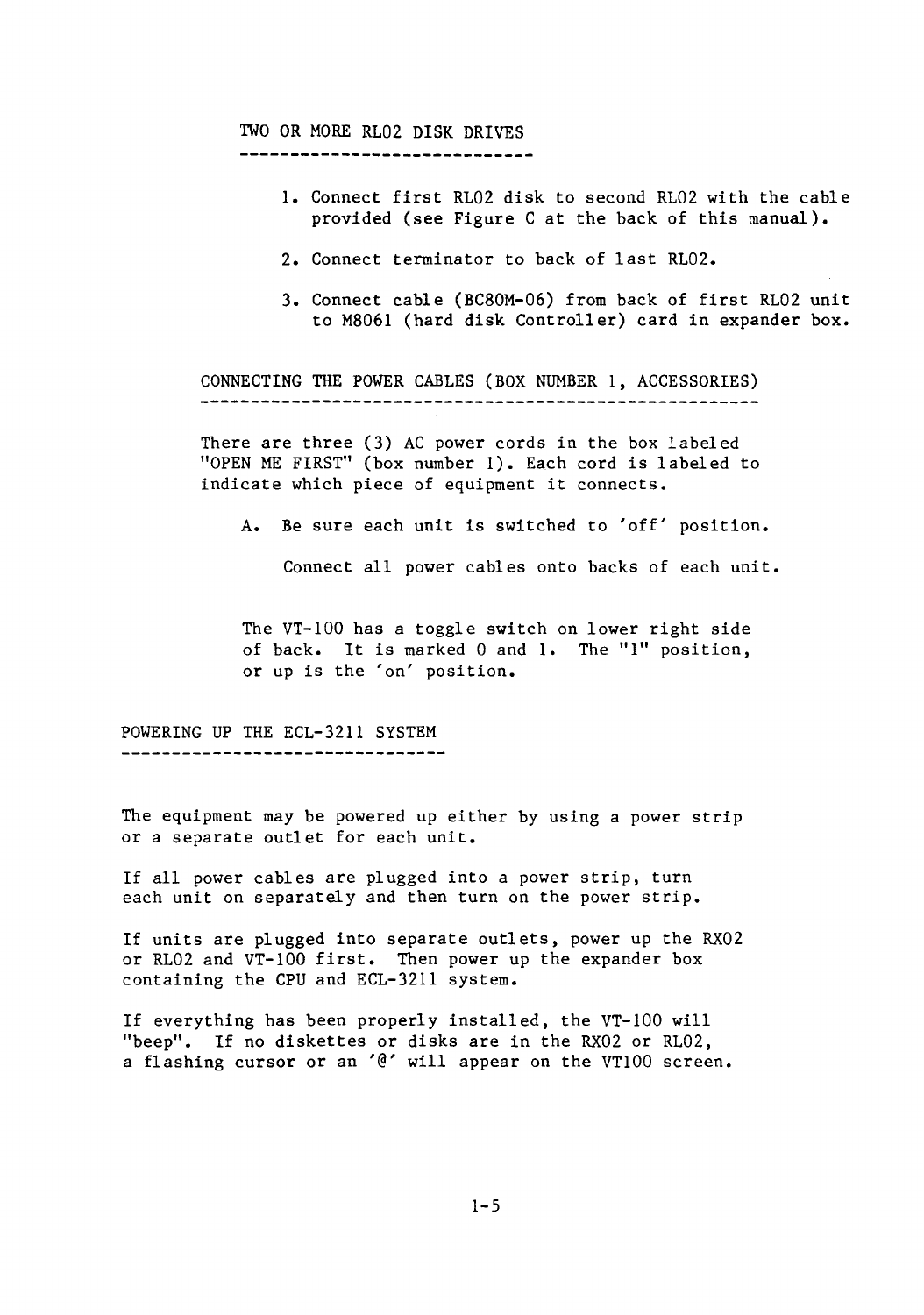POWERING UP THE RX02 ---------------------

To power up the RX02, push the 'ON-OFF'button located on the back of the RX02 to 'ON'.

If a system using the RX02 has been correctly installed, the RX02 will 'click' when it is powered up.

If the RX02 fails to 'click', power the unit down and check that all connections are secure and have been correctly joined. If the cabling for the RX02 is correct, power down the entire system and check that all cabling is correct.

POWERING UP THE RL02 ---------------------

To power up the RL02, push the 'ON-OFF' button located on the back of the unit to 'ON'.

If a system using an RL02 has been correctly installed, the yellow 'LOAD' light on the front of the unit will come on. If the system has not been correctly installed, the red 'FAULT' light will come on. When this happens, the system should be powered down and all cabling checked.

NOTE: YOU MUST HAVE RT-ll V4 TO RUN THE ECL-3211 SYSTEM. 

LOADING THE RX02 -----------------

For the ECL-3211 systems using the RX02, several floppy diskettes are enclosed in box number 1:

- 1. EALP-XXXX-AF Emulation Master Diskettes with  $RT-11$
- 2. Blank diskettes
- NOTE: XXXX STANDS FOR THE MICROPROCESSOR IDENTIFICATION NUMBER. XXXX WILL BE USED THROUGHOUT THE REST OF THESE INSTRUCTIONS IN LIEU OF A SPECIFIC NUMBER.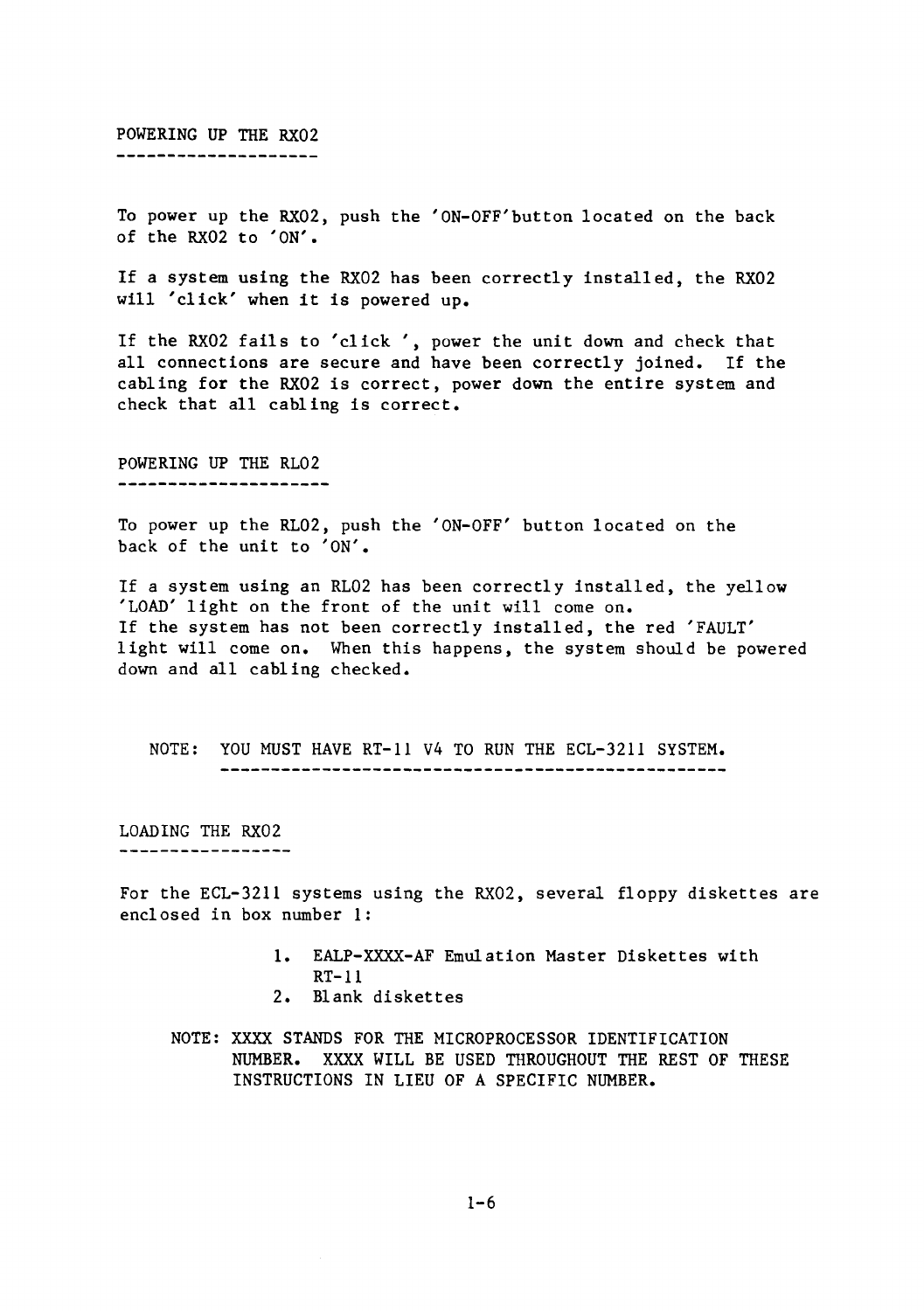The Emulation Master Disk is clearly labeled. It contains software relevant to the emulation pod. The blank diskettes may be used for back up.

The Emulation Master disk should be backed up immediately. The procedure for back up is discussed in Section II of this manual.

To boot up the RT-ll Operating System

1. Place the EALP-XXXX-AF Emulation Master disk in Drive 0'.

If you are uncertain above the drives, refer to Figure D at the end of this section.

The disk should be inserted so that the 'Digital' label is on the side facing up and the end of the disk with the slot enters the drive first.

2. Close the drive door.

The following should appear on the VT100 screen:

| RSJ-11SJ  | V <sub>04.00</sub> |
|-----------|--------------------|
| .SET TT:  | <b>SCOPE</b>       |
| SET EDIT. | KED                |
| SET LP:   | $CSR = 176500$     |
| SET LP:   | VECTOR=300         |
|           |                    |

NOTE: IF THE SYSTEM HAS BEEN POWERED UP FOR SOME MINUTES BEFORE THE DISKETTE WAS LOADED, THE SYSTEM WILL NOT BOOT UP AUTOMATICALLY FROM THE DISKETTE. THE FLASHING CURSOR OR THE '@' WILL REMAIN ON THE SCREEN. IF THIS SHOULD HAPPEN, DEPRESS THE 'BREAK' KEY AND TYPE IN "173000G'. THE ECL-3211 WILL AUTOMATICALLY BOOT UP IF THE SYSTEM HAS BEEN CORRECTLY ASSEMBLED AND THE CORRECT DISKETTE IS IN DRIVE O.

LOADING THE RL02

For ECL-3211 systems using the RL02, one hard disk is enclosed in box number 1. This disk contains:

- 1. RT-l1 V4 software
- 2. EALP-XXXX-AF Emulation Master software
- NOTE: XXXX STANDS FOR THE MICROPROCESSOR IDENTIFICATION NUMBER. XXXX WILL BE USED THROUGHOUT THE REST OF THESE INSTRUCTIONS IN LIEU OF A SPECIFIC NUMBER.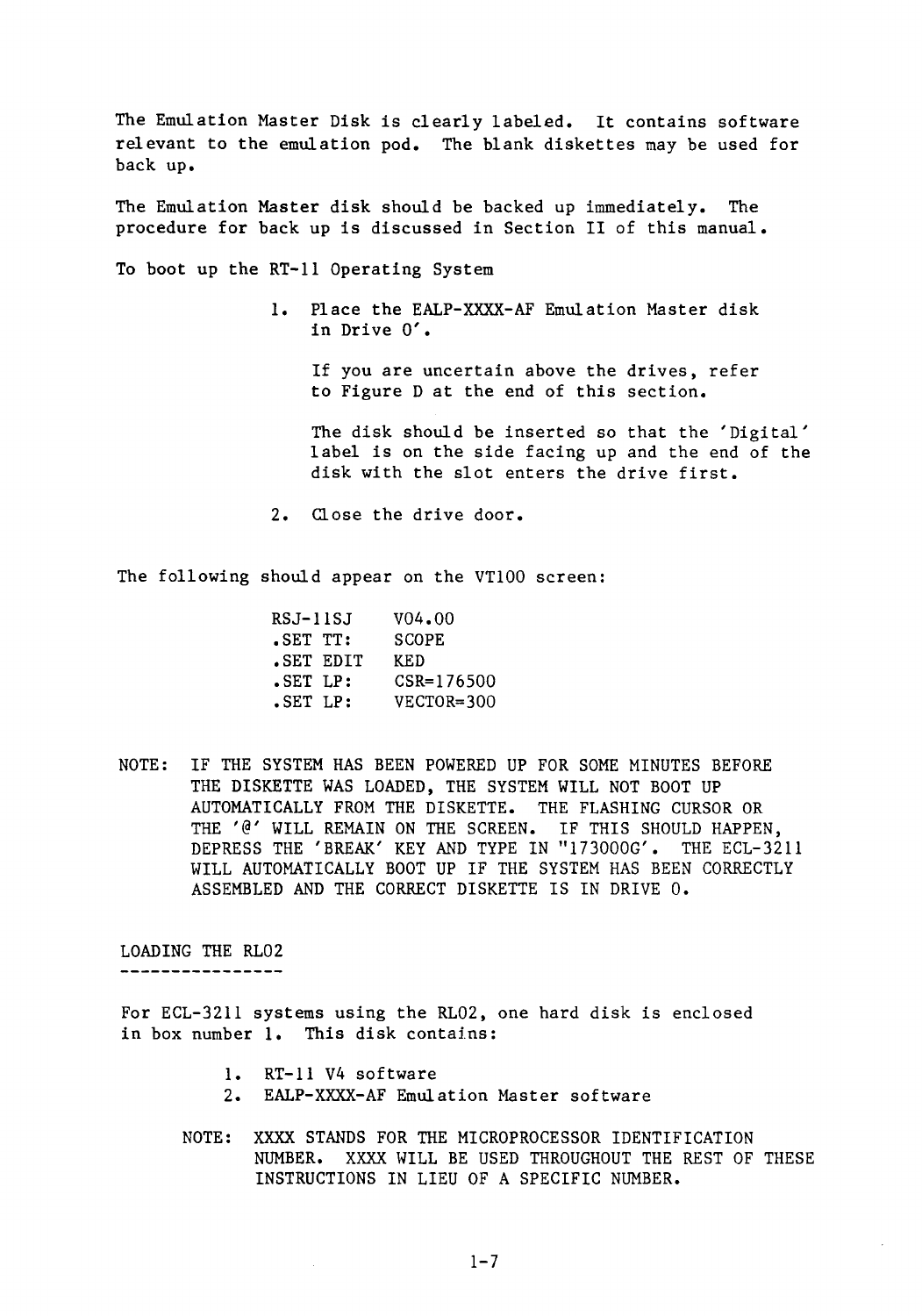Effective date: December 8,1982 Update No.: UPD-I002-01

The Emulation Master Disk is clearly labeled. It contains software relevant to the emulation pod.

The RL02 has 4 lights on the front:

LOAD READY FAULT WRITE PROT

Only one disk can be loaded into the RL02 at a time. The disk is loaded into the RL02 by raising the cover. This cannot be done until the RL02 has been powered up and the 'LOAD' light has come on.

To open the RL02:

- 1. Push 'LOAD' button. Wait for the 'LOAD' light to come on.
- 2. Raise cover of RL02 by squeezing handle on top of RL02 and lifting the cover.

Before a disk can be loaded into the RL02, the metal head restrainer located at the back of the drive must be lowered. This restrainer is used to protect the head during shipping or when moving the equipment. Once you have lowered the restrainer, it may be left in that position. Refer to Figure E for the location of the restrainer.

To lower the head restrainer:

- 1. With a small screwdriver, loosen the screw in the lower right corner until the restrainer drops.
- 2. Tighten the screw to hold the restrainer in the lowered position.

The RL02 is now ready to have the disk inserted. To insert the disk:

> 1. Pull the handle of the disk up. At the same time slide the bottom section of the handle to the side.

This will cause the bottom cover to break loose.

2. Remove bottom cover and place disk on the spindle inside the RL02 drive.

The disk will only fit on the spindle one way - DO NOT FORCE THE DISK.

- 3. When the disk is in place, place the bottom cover over the disk for protection.
- 4. Close cover to the RL02.
- 5. Depress the 'LOAD' button.
- 6. Wait for 'READY' light to come on. This will happen when the disk comes up to full speed. While the disk is building up to full speed, the ready light will flash.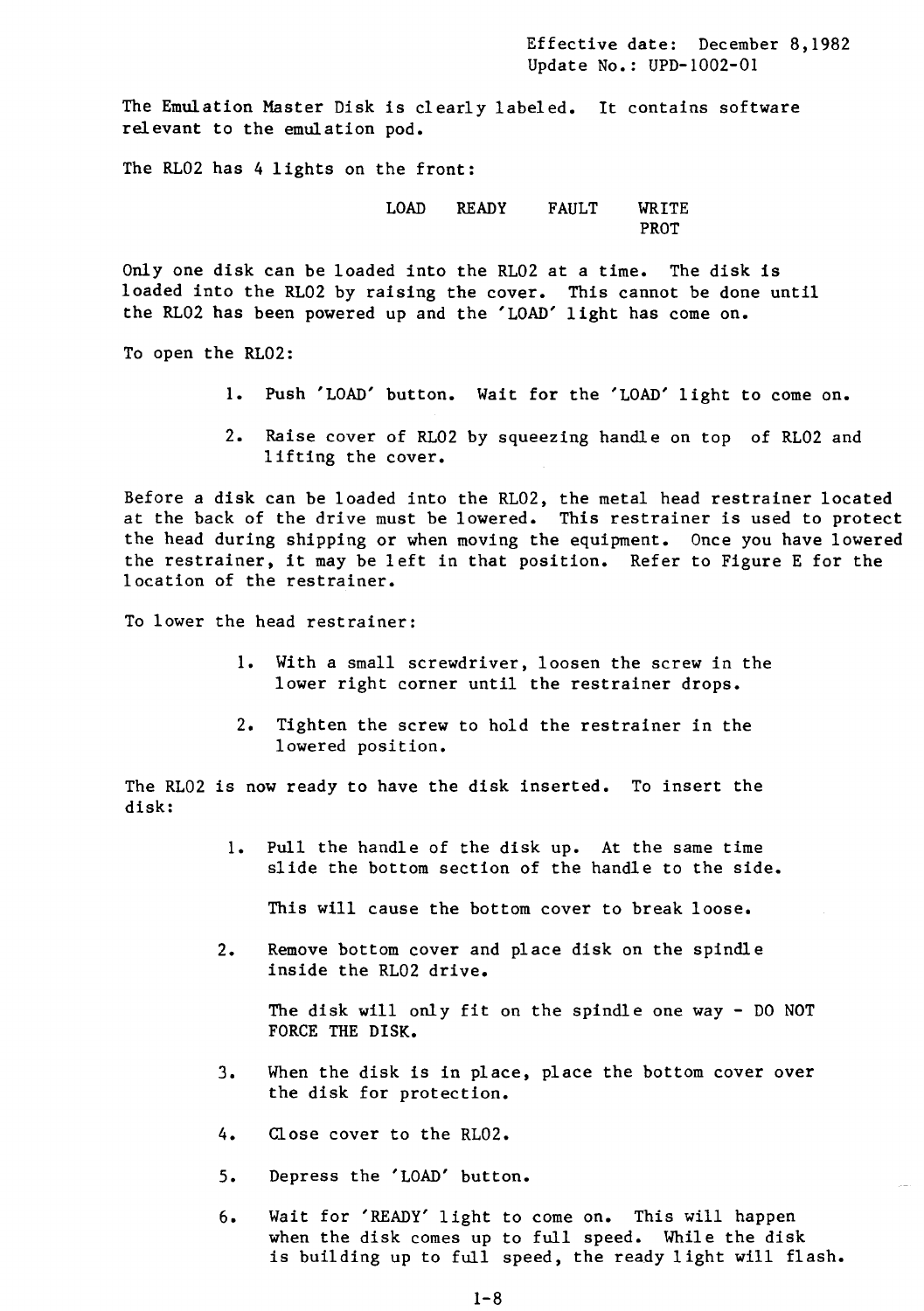The system will boot up from the disk. When this happens, the following will appear on the screen:

| RSJ-11SJ  | v04.00         |
|-----------|----------------|
| SET TT:   | <b>SCOPE</b>   |
| SET EDIT. | KED            |
| SET LP:   | $CSR = 176500$ |
| .SET LP:  | VECTOR=3000    |

NOTE: IF THE SYSTEM HAS BEEN POWERED UP FOR SOME MINUTES BEFORE THE DISK WAS LOADED, THE SYSTEM WILL NOT BOOT UP AUTOMAT-ICALLY FROM THE DISK. THE FLASHING CURSOR OR THE '@' WILL REMAIN ON THE SCREEN. IF THIS SHOULD HAPPEN, DEPRESS THE 'BREAK' KEY AND TYPE IN "173000G". RT-11 WILL THEN AUTOMATICALLY BOOT UP IF THE SYSTEM HAS BEEN CORRECTLY ASSEMBLED AND THE DISK HAS BEEN INSERTED CORRECTLY.

POWERING THE ECL-3211 SYSTEM DOWN ----------------------------------

If all the units are connected to a power strip you may power the entire system down from the power strip - it is not necessary to power down each unit separately if they are all on the same strip.

If the units are plugged into separate outlets, power down by turning off each unit separately beginning with the BA11-NE Expander Box. After the expander box has been powered down other units may be powered down in any order you wish.

SOLVING COMMON PROBLEMS IN POWERING UP 

If neither a flashing cursor nor an "@" appears on the VT-IOO screen, depress the 'BREAK' key on the VT100. This should bring either a flashing cursor or an '@' onto the screen.

If the "@" still does not appear, turn off the BAII-NE Expander Box, wait twenty seconds, and turn power back on.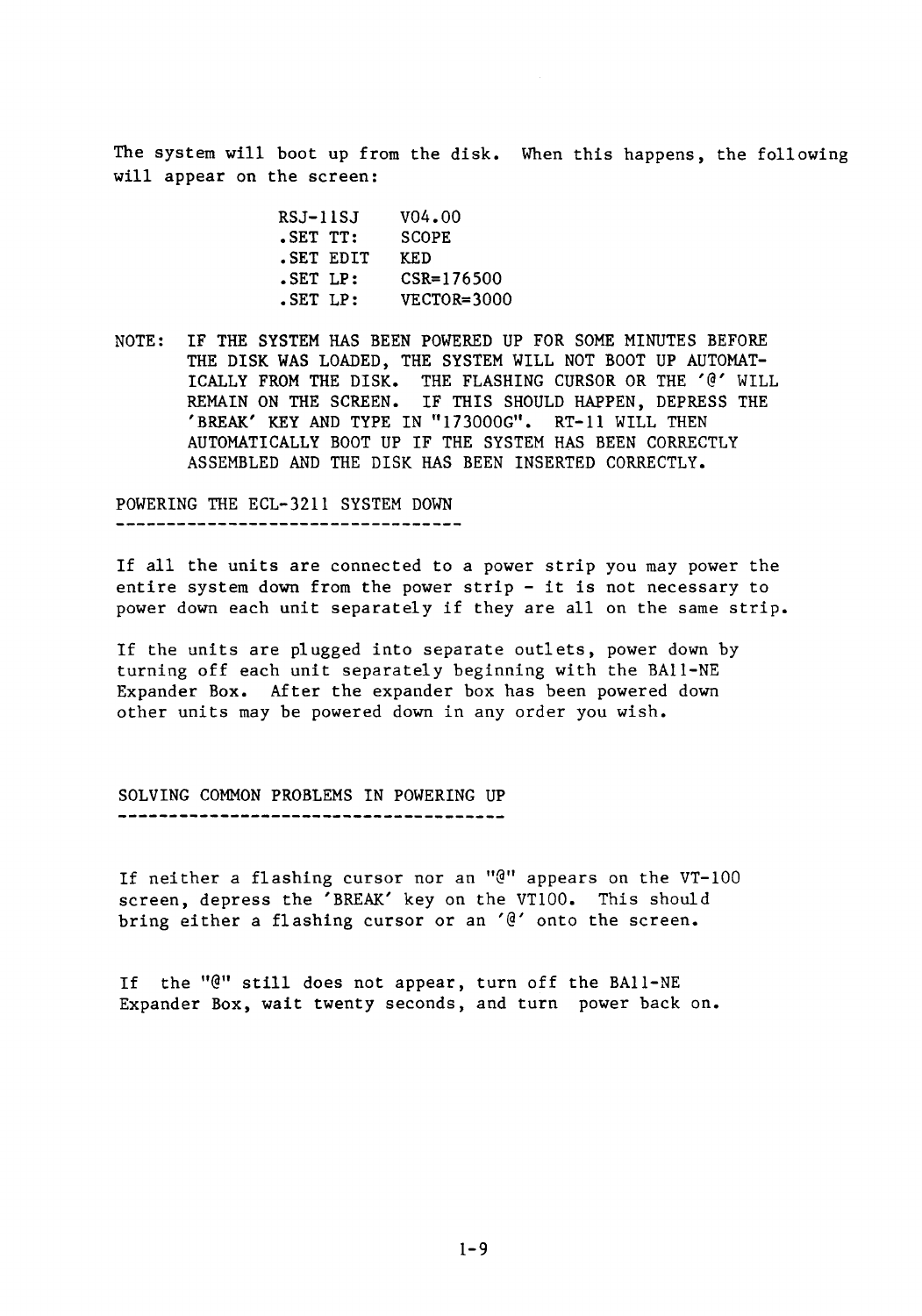WHAT TO DO IF THE SYSTEM DOES NOT POWER UP AFTER INSTALLING OR MOVING EQUIPMENT 

Disconnect the pod power cable and the ribbon cable connecting the emulation pod to the BAll-NE Expander Box and the Map board.

Power up the VT-lOO, BAll-NE Expander Box and RX02 OR RL02. If the system comes up, the problem is in the connection between the emulation pod and the BAll-NE Expander Box.

Reconnect the pod to the controller and map boards making sure that the red stripe is on the left as you face the back of the BAll-NE Expander Box.

Reconnect the pod power cable.

Check that all connections are secure.

If power up still fails, inspect emulation pod connections for faults.

If system does not power up without emulator pod, go back to installation procedures and insure all cards are installed correctly and all cables are connected.

Power up.

If system still fails to power up, contact Emulogic Customer Services (617) 329-1031 or your local representative.

OTHER PROBLEMS --------------

The power up sequence on the BA11-NE Expander Box backplane is very critical. You may only have to power down and wait at least thirty (30) seconds, before powering up again.

Experience so far indicates that cards not seated correctly or cables not connected properly constitute most other known power up problems.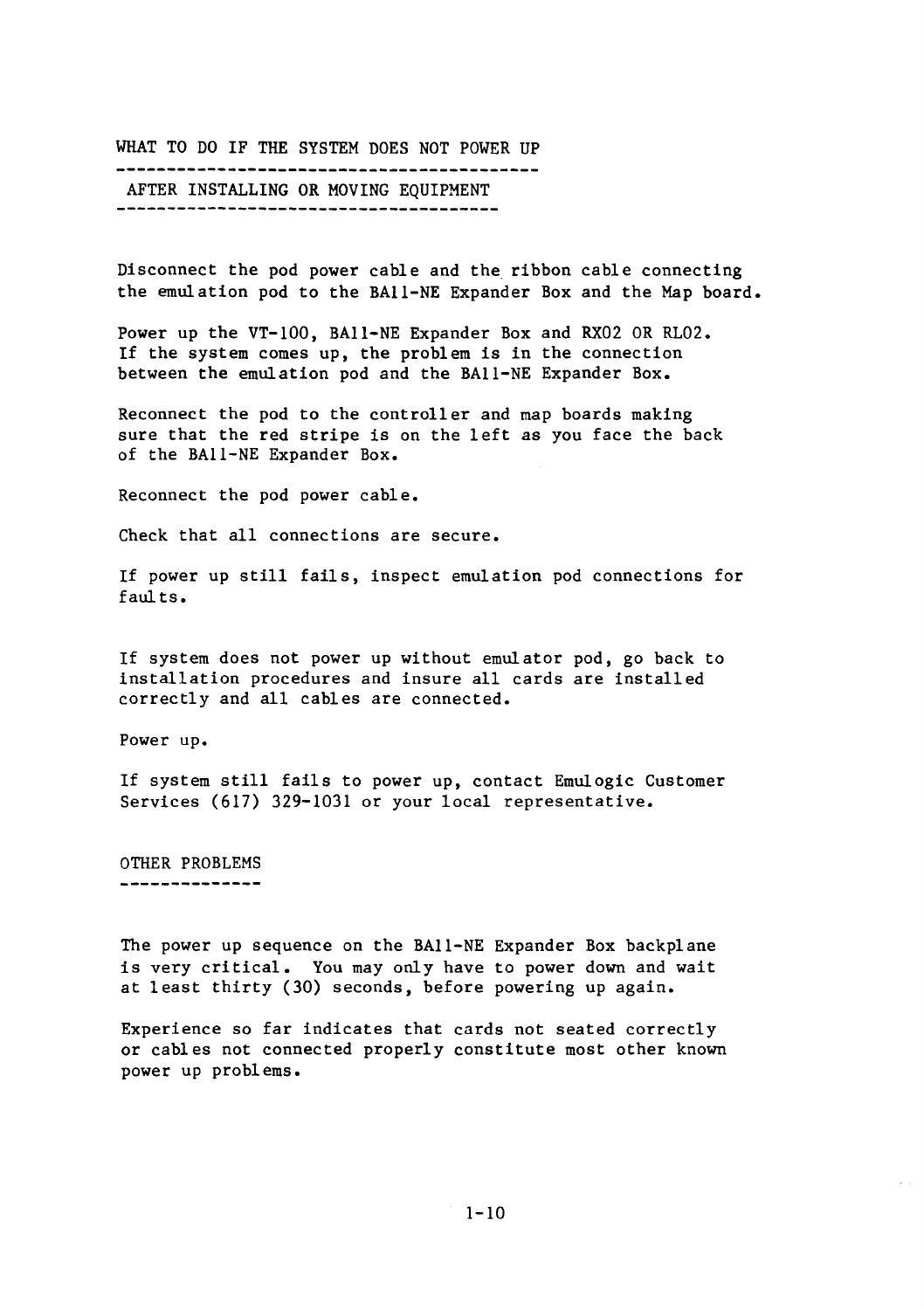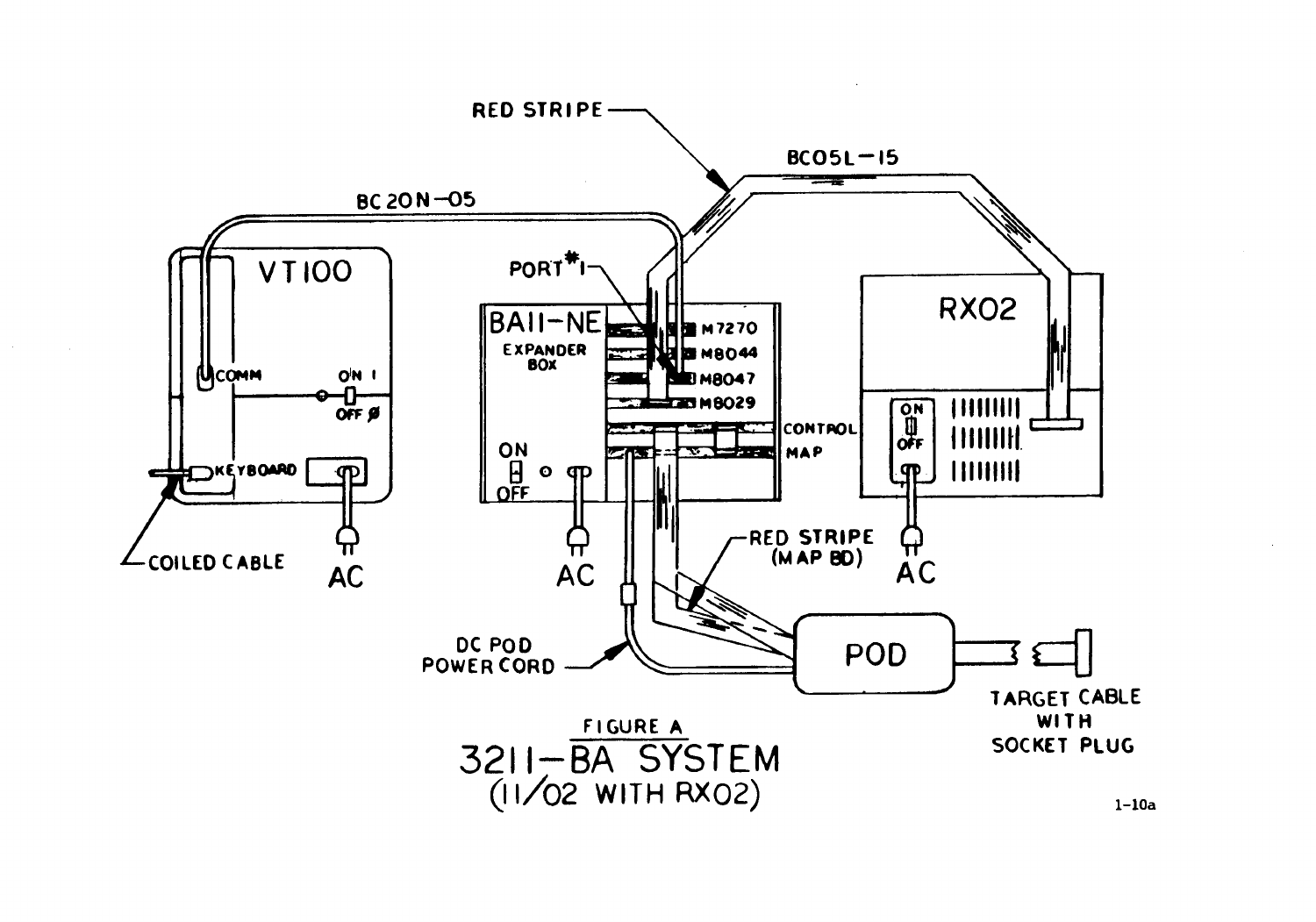

÷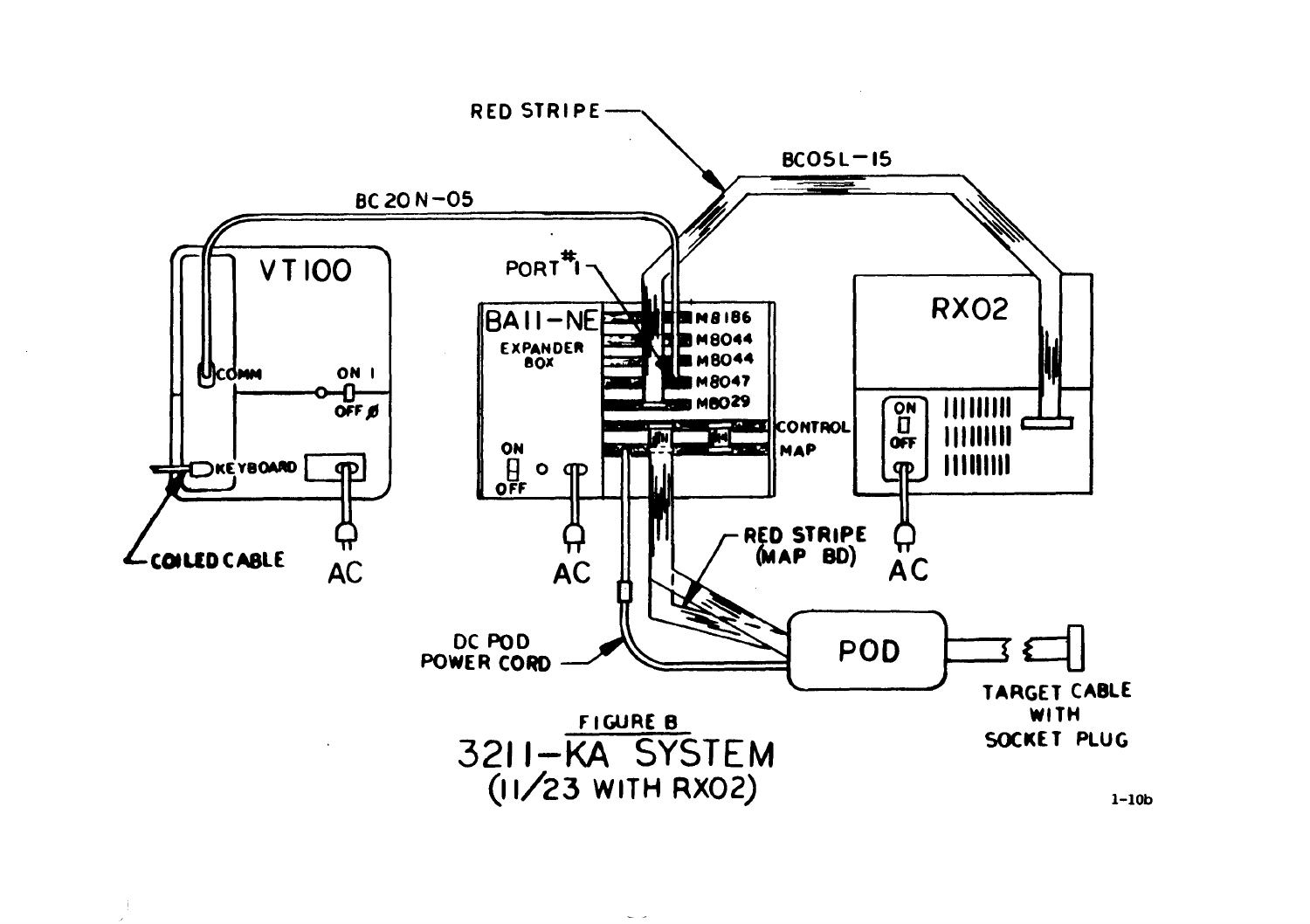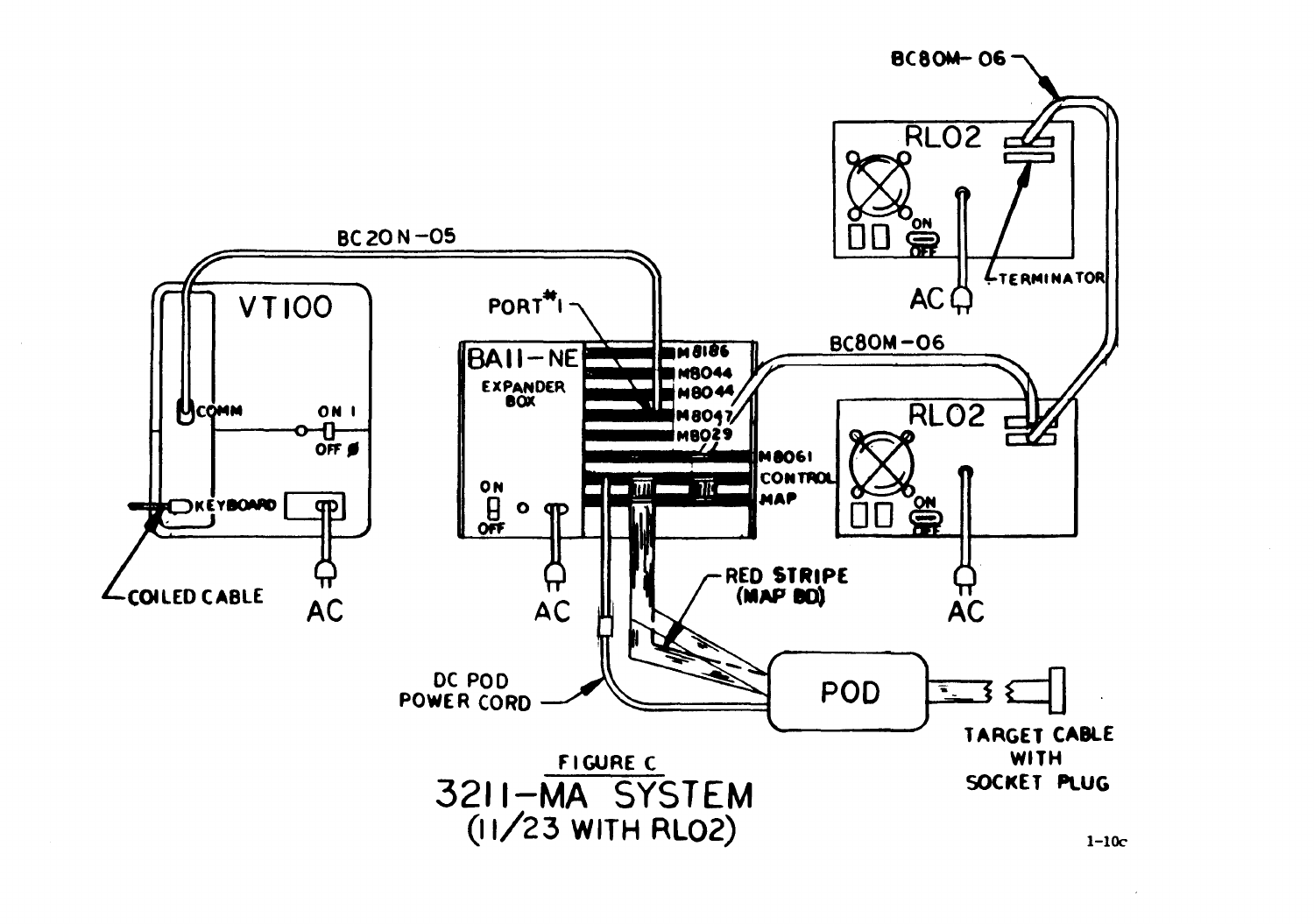

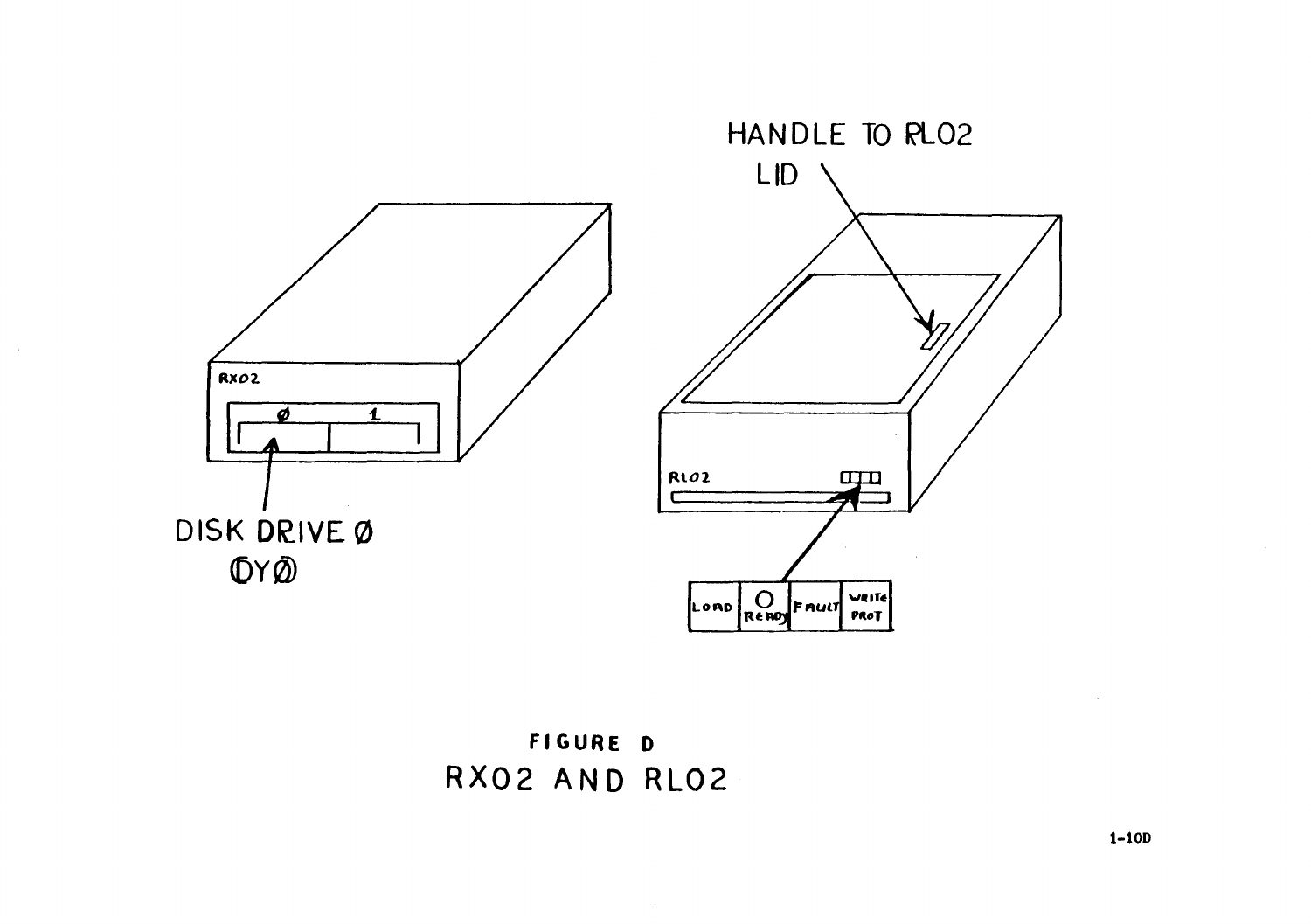

 $\sim$   $\sim$ 

# FIGURE E<br>RLO2 HEAD RESTRAINER FIGURE E ic<br>|-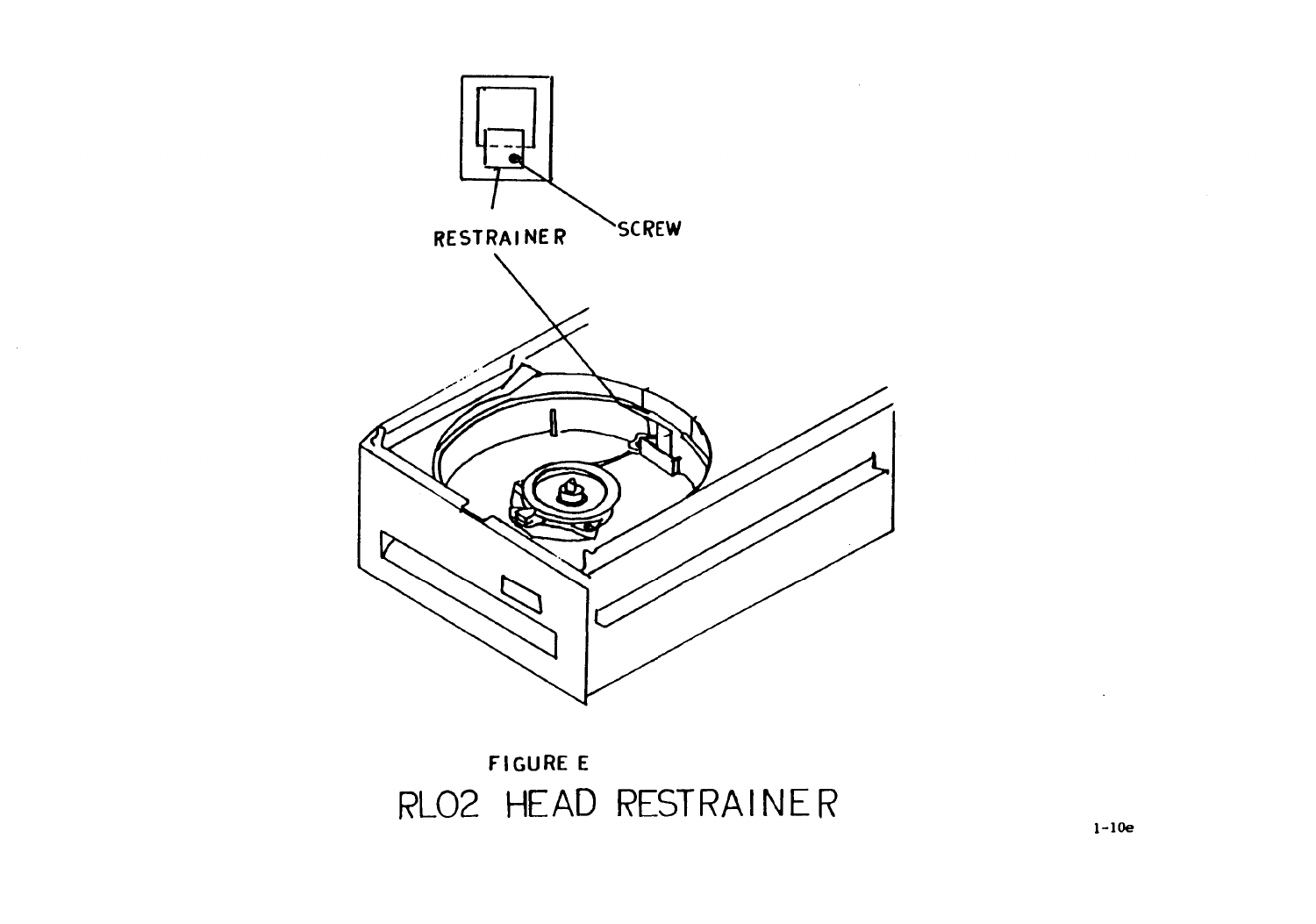# SECTION II: SOFTWARE

----------------------

This section of the ECL-3211 Installation Manual concerns itself with the software. It reviews the booting up procedure already discussed in Section I and the procedure for readying disks or diskettes for use with RT-11. It also explains the use of various commands. This section should enable you to begin to use the RT-11 system immediately.

For information on the use of files for software development, or for a more detailed explanation of the commands discussed here refer to the following manuals:

> RT-11 Documentation ECL-3211 User's Guide Software Development Guide Prom Burner Guide

The ECL-3211 Microprocessor Development System uses either an RX02 or an RL02 Mass Storage unit. The RX02 units use floppy diskettes. Blank diskettes must be formatted and initalized before they can be used with RT-11.

The hard disks shipped for use with the RL02 are already formatted but must be initialized.

NOTE: YOU MUST HAVE RT-11 V4 TO RUN THE ECL-3211 SYSTEM. THE EALP-XXXX-AF EMULATION MASTER DISK CONTAINS RT-11 SYSTEM FILES AND A BOOT.

BOOTING UP THE SYSTEM ----------------------

The system will boot automatically from the EALP-XXXX-AF Emulation master disk or diskette. Refer to Section I for loading procedures for the RX02 and RL02.

When the system has booted up, the following will appear on the CRT screen:

| RSJ-11SJ  | V04.00       |
|-----------|--------------|
| SET TT:   | <b>SCOPE</b> |
| SET EDIT. | KED          |
| SET LP:   | CSR=176500   |
| SET LP:   | VECTOR=3000  |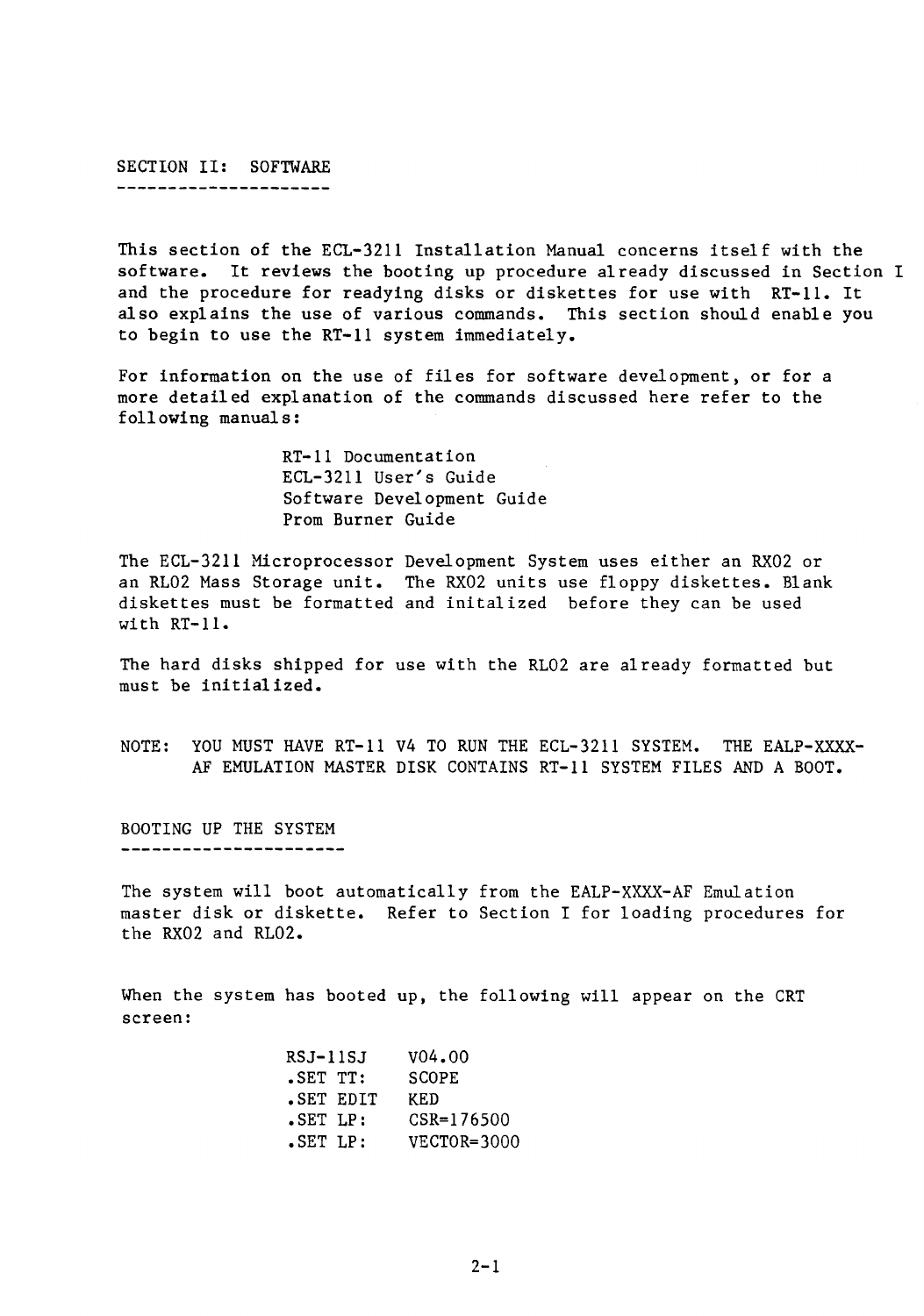The system will not boot automatically from your disk or diskette if the system has been powered up for some minutes before the disk or diskette was loaded. The flashing cursor or the '@' sign will remain on the screen. If this should happen, depress the 'BREAK' key and type in '173000G'(please note that the 'G' must be upper case). This will cause the system to boot.

If you have a combination RX02 and RL02, you may use either one to boot up.

PREPARING FLOPPY DISKETTES FOR USE WITH THE RT-ll SYSTEM 

Several diskettes are shipped with evey ECL-3211 Microprocessor Development System using floppy diskettes. These contain RT-ll system files, the boot and the EALP-XXXX-AF Emulation Master. A few blank diskettes are also included for your convenience.

The Emulation Master needs no other preparation than the optional addition of the system files and boot. Blank floppy diskettes must be formatted initialized.

FORMATTING THE RX02 FLOPPY DISKETTES 

All blank floppy diskettes must be formatted before they are usable to the RT-ll system.

Formatting is a procedure which prepares a disk in such a way as to make it usable with a system - in this case RT-ll.

To format your blank diskette:

- 1. Put an existing RT-ll system diskette in drive 0 (left side of RX02 as you face it, refer to Figure D).
- 2. Put blank diskette in drive 1. Be sure the 'Digital' label is on the side facing up. The end of the disk with the slot should enter the drive first.
- 3. Type in the portion of the following dialogue in quotes ' , DO NOT ENTER THE QUOTES, ONLY WHAT IS WITHIN THE QUOTES. Follow each entry with a carriage return  $\langle cr \rangle$ . Be sure to wait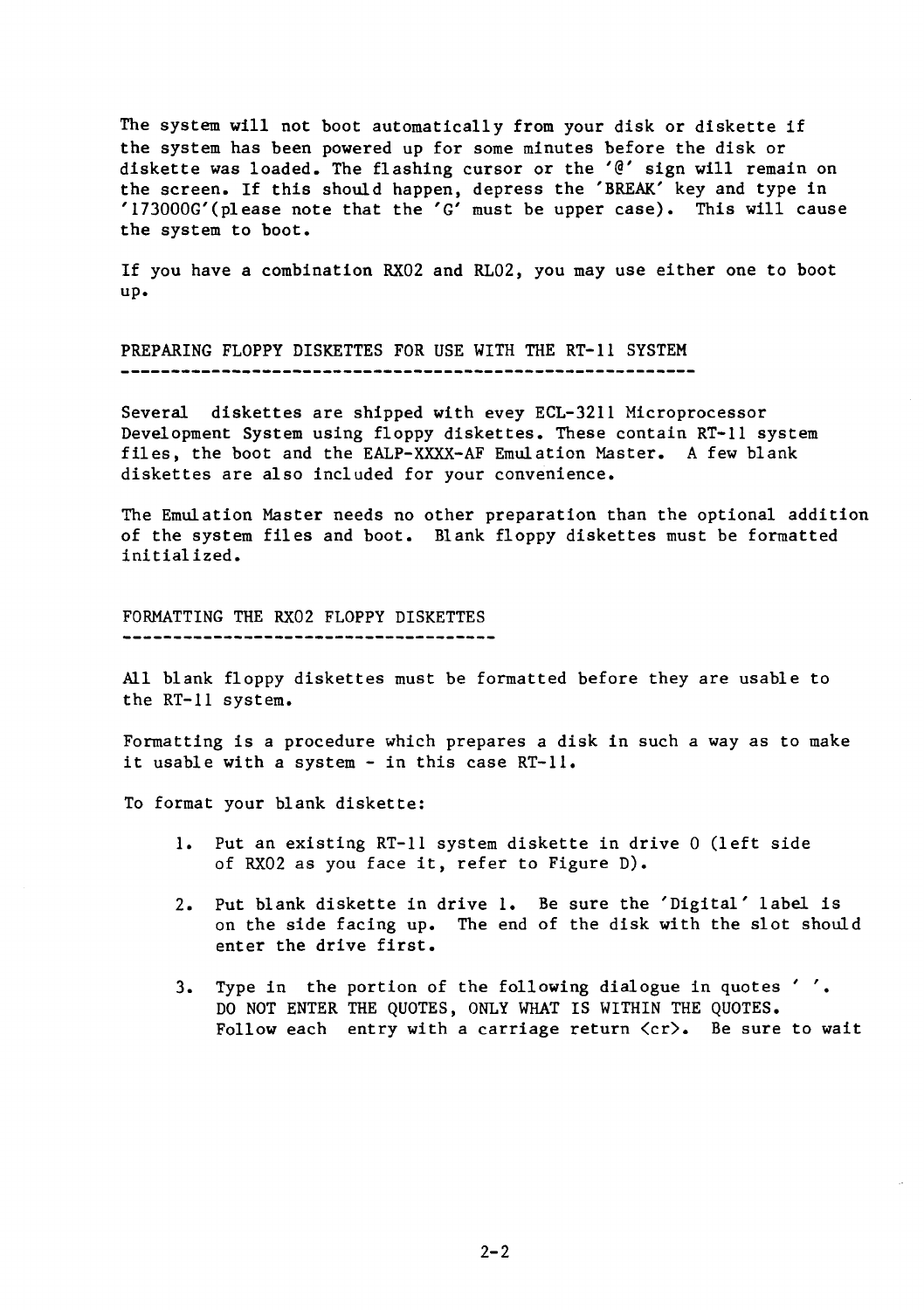for the system to respond as indicated before typing in your next entry.

> • 'FORMAT<cr)' device? 'DYl: < cr>' DYl:/format-Are you sure?'Y<cr)' - (Cursor flashes while the diskette is being formatted.) ?FORMAT-I-formatting complete

The formatting procedure for the blank diskette is now completed. Remember to format all blank diskettes before using them.

# INITIALIZATION

---------------

Initialization is a procedure which cleans the disk or diskette by destroying any data already existing in the files. Initialization will also allow the system to scan the disk, looking for sections of the disk which are not suitable for use. These areas are called bad blocks.

All disks and diskettes must be initialized. The floppy diskettes for use with the RX02 should be initialized immediately after they are formatted. RL02 hard disks, are formatted before shippment. Therefore, initialization is the first operation you will perform on the RL02 hard disks.

The initialization command causes the system to scan for bad blocks and writes .BAD files over them. It gives them the file name FILE. BAD. This assures the system will not attempt to access them to store data during routine operation.

If the system finds a bad block in the boot block or volume directory, it prints an error message and the disk or diskette is not usable.

INITIALING FLOPPY DISKETTESS FOR THE RX02 

To initialize floppy diskettes and check for bad blocks, enter the portion of the following dialogue in quotes' **'.** DO NOT ENTER THE QUOTES, ONLY WHAT IS WITHIN THE QUOTES. Follow each entry with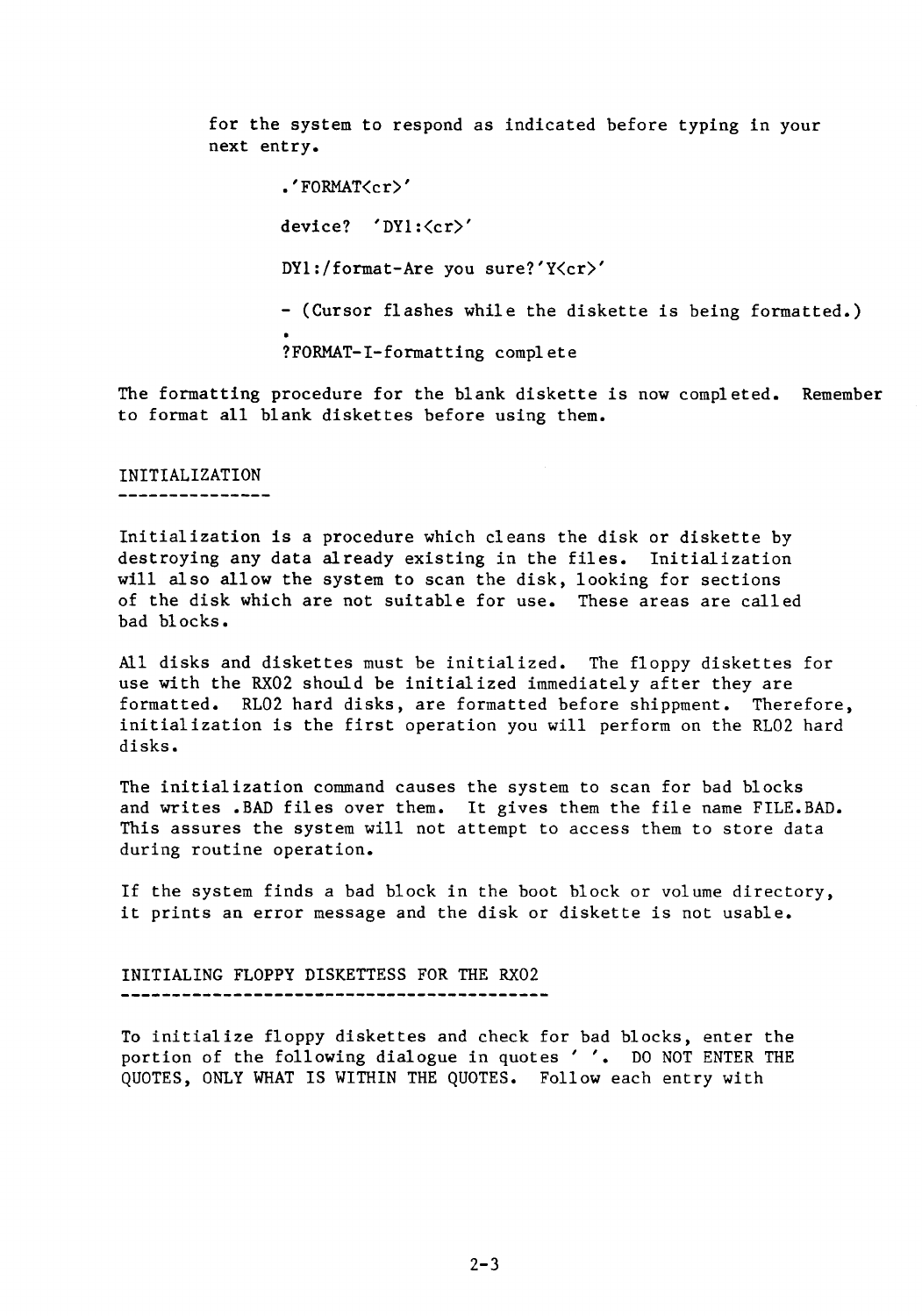a carriage return.

• 'INITIALIZE/BADBLOCKS DY1:<cr)'

DY1:/Initializej Are you sure?'Y<cr)'

When initialization has been completed, the system will come back with a '.'. This is the system prompt and the signal that it is ready to accept further instructions.

INITIALIZING HARD DISKS WHEN THERE ARE TWO RL02 DRIVES

If you have a system using two RL02 Mass Storage units, use the following procedure for initalization:

> 1. On the front of the RL02 unit, there are four buttons. On the' READY' button is either a '0' or a '1'. Insert the disk containing the RT-11 system disk in the unit labeled '0'.

This drive is refered to as 'DLO'.

2. Insert the blank disk in the unit labeled '1'.

This drive is referred to as 'DL1'.

3. Type in the portion of the following dialogue in quotes:

.'INITIALIZE/BADBLOCKS DL1:<cr)'

DL1:/Initializej Are you sure?'Y<cr)'

When initialization has been completed, the system will come back with a '.'. This is the system prompt and the signal that it is now ready to accept further instructions.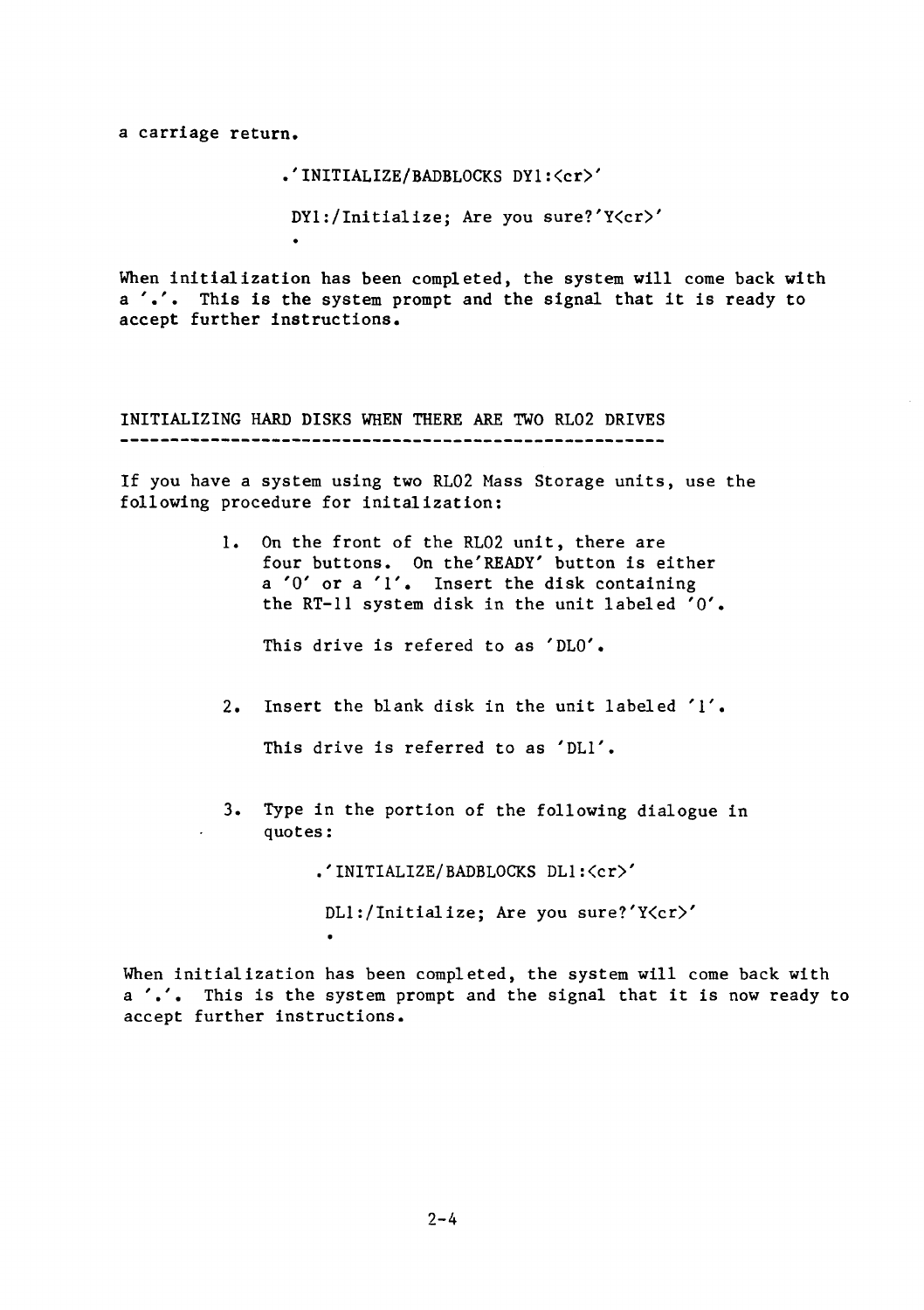INITIALIZING HARD DISKS WHEN THERE IS ONLY ONE RL02 DRIVE 

If you system has only one RL02 mass storage unit, use the following procedure for initialization:

- 1. Insert the disk contianing the RT-l1 system in the RL02.
- 2. Type in the portion of the following dialogue contained within quotes. Do not type in the quotes:

.'INITIALIZE/WAIT/BADBLOCKS DLO<cr)'

DYO:/Initialize; Are you sure?'Y <cr)'

Mount Input volume in DLO:;Continue?

(Take the RT-l1 disk out of Drive 0 and insert blank disk. Then type in  $Y\langle cr \rangle'$ .)

Mount System volume in DLO:;Continue?

(Take blank disk out of Drive 0 and insert RT-ll disk. Then type in  $Y\langle cr \rangle'$ .)

When initialization has been completed, the system will come back with <sup>a</sup>**'.'.** This is the system prompt and the signal that it is now ready to accept further instructions.

MAKING A BACKUP OR A COPY ...........................

For your convenience, you may want to copy the EALP-XXXX-AF Emulation Master onto a blank disk or diskette. Before this can be done, the blank disk or diskette should be initilaized, and if necessary, formatted. See the sections above on fromatting and initialization for detials of those procedures.

COPYING THE SYSTEM FILES AND BOOT ONTO FLOPPY DISKETTE 

The system files must be copied before the boot can be copied.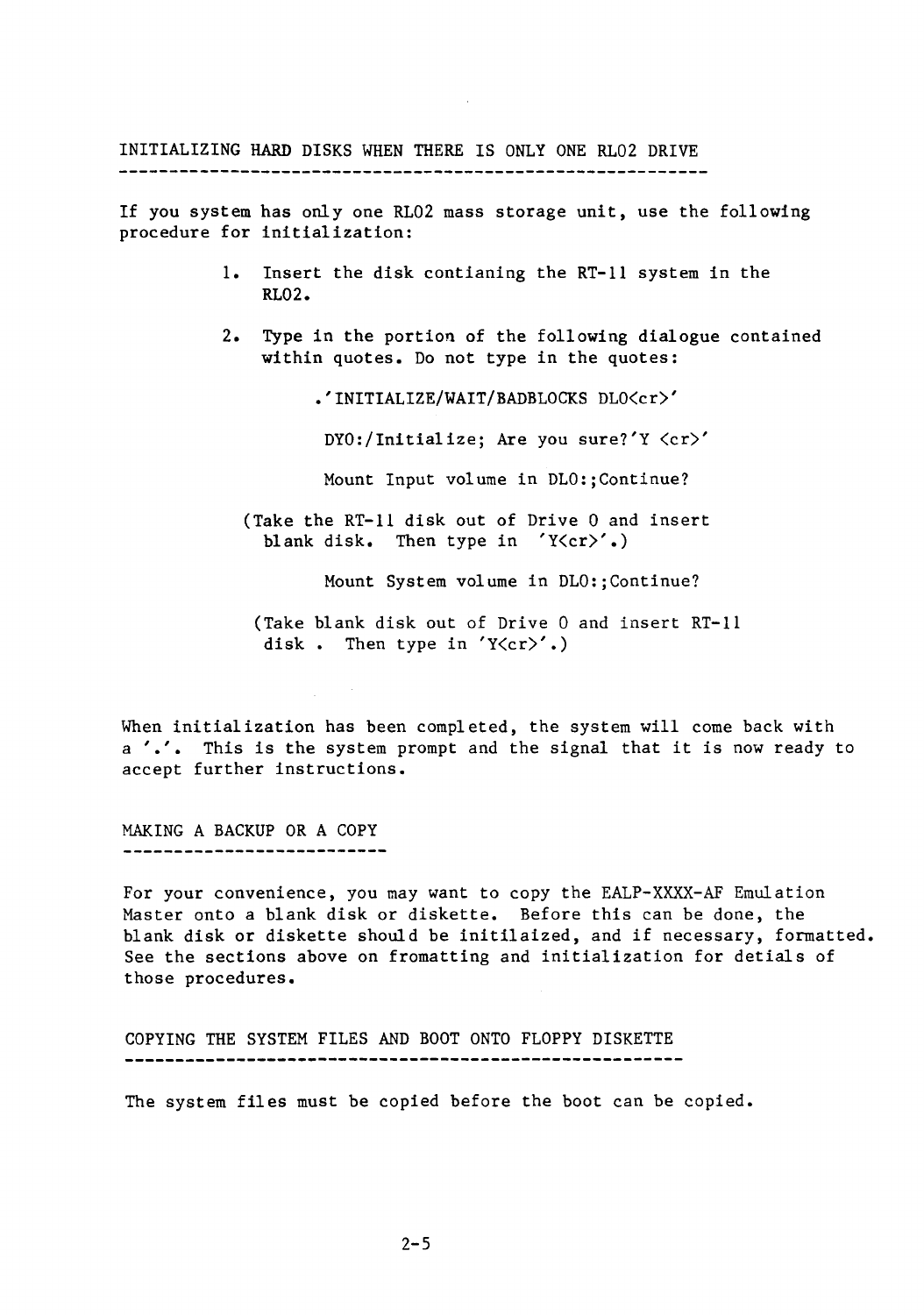To copy the system files from the diskette with RT-11 onto the blank diskette:

- 1. Put diskette with RT-11 system files in Drive O.
- 2. Put blank diskette in Drive 1.
- 3. Wait for the system to boot up automatically. Then type in

.COPY/SYS DYO:\*.SYS DY1:(cr)

4. Wait for the system prompt '.' to appear on the CRT.

When the prompt appears, the system has finished copying the system files.

To copy the boot from the RT-11 diskette onto the blank diskette:

- 1. Put RT-11 diskette in Drive O.
- 2. Put blank diskette in Drive 1.
- 3. Wait for the system to boot up automatically. Then type in .COPY/BOOT DYO:RT11SJ DY1:<cr)
- 4. Wait for the system prompt '.' to appear on the CRT.

When the prompt appears, the system has finished copying the boot.

To make a back up of a particular file - for example, a file named FILE.EXT, from one diskette to another:

- 1. Put diskette containing file FILE. EXT in Drive O.
- 2. Wait for system to boot up automatically. Then type in .COPY DYO:FILE.EXT DY1:FILE.EXT<cr>
- 3. Wait for the system prompt'.' to appear on the CRT.

When the prompt appears, the system has finished copying the file.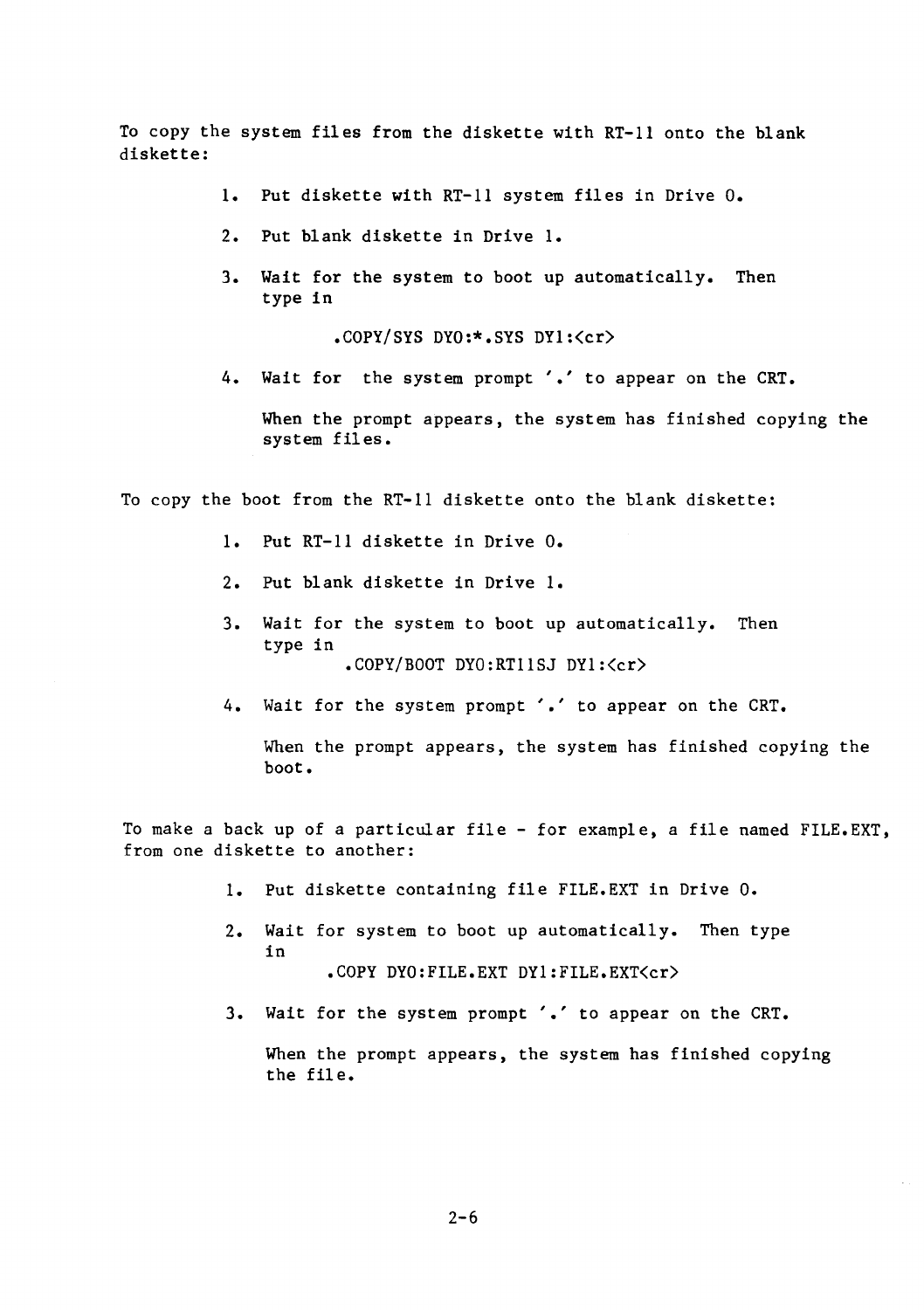MAKING A COPY OR A BACKUP WITH ONLY ONE RLO2 UNIT

For convenience, it is recommended that users with only one RL02 mass storage unit make backups on a floppy diskette if possible.

When making a copy using a system with only one RL02 mass storage unit, it is necessary to change disks during the procedure. For this reason, '/WAIT' must be inserted into the commands. This tells the system to pause while you change the disks. If you have any problems copying your files with the /WAIT command, contact your Digital equipment Representative.

To copy the system files from a disk containing RT-ll to a blank disk:

- 1. Put RT-II master disk in the RL02 drive.
- 2. Wait for the sytem to boot up automatically. Then type in the portion of the following dialogue contained with in quotes. Do not type in the quotes:

.'COPY/WAIT/SYS<cr)'

Device?'DLO:<CR)'

Mount Input volume in DLO:;Continue?

(Take the master disk out of DYO and insert blank disk. Then type in  $Y(\c{c}r)'$ .)

Mount system volume in DLO:;Continue?

(Take the blank disk out of Drive 0 and insert master disk again. Then type in 'Y $\langle cr \rangle'.$ )

 $\cdot$ 

When the system prompt '.' and flashing cursor appear on the CRT, the system files have been copied.

To copy the boot from the RT-II disk:

- 1. Put the RT-Il master disk in the RL02 drive.
- 2. Wait for the system to boot up automatically. Then type in the portion of the following dialogue contained within quotes. Do not type in the quotes:

.'COPY/WAIT/BOOT<cr)'

Mount Input volume in DLO:;Continue?

(Take master disk out of RL02 and insert blank disk. Then type in  $Y\langle cr \rangle'$ .)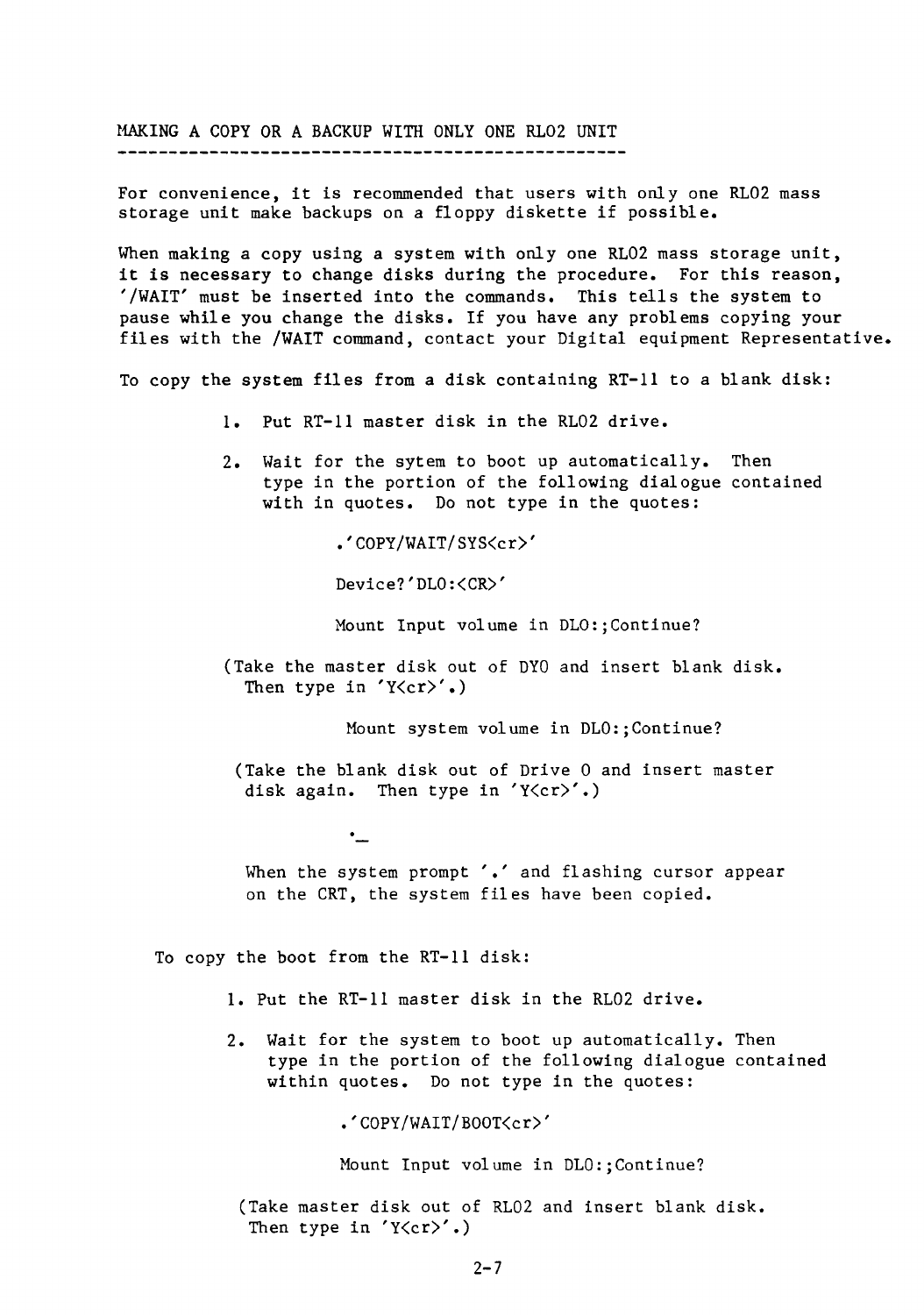Mount System volume in DLO:;Continue? (Take blank disk out of RL02 and insert master disk. Then type in  $Y\langle cr \rangle'$ .)

When the system prompt '.' and the flashing cursor appear on the CRT, the boot has been copied.

To backup a particular file - for example one named FILE. EXT - from one disk to another:

٠\_

- 1. Put the disk containing FILE. EXT in RL02 drive.
- 2. Type in the portion of the following dialogue contianed wthin quotes. Do not type in the quotes:

.'COPY/WAIT DLO:FILE.EXT DLO:<cr)'

Mount input volume in DLO:;Continue?

(put the disk you wish to copy the file onto into the RL02. Then type in  $Y(\ncr)$ .

Mount system volume in DLO:;Continue?

(put the original disk in the RL02 drive. Then type  $Y\langle cr \rangle'$ .)

> (When the'.' prompt and the flashing cursor come up on the screen, the system has completed copying the file.

NOTE: DEPENDING ON HOW LONG THE FILE IS THAT YOU ARE COPYING, YOU MAY HAVE TO CHANGE THE DISKS MORE THAN ONCE BEFORE THE BACK UP PROCEDURE IS COMPLETED.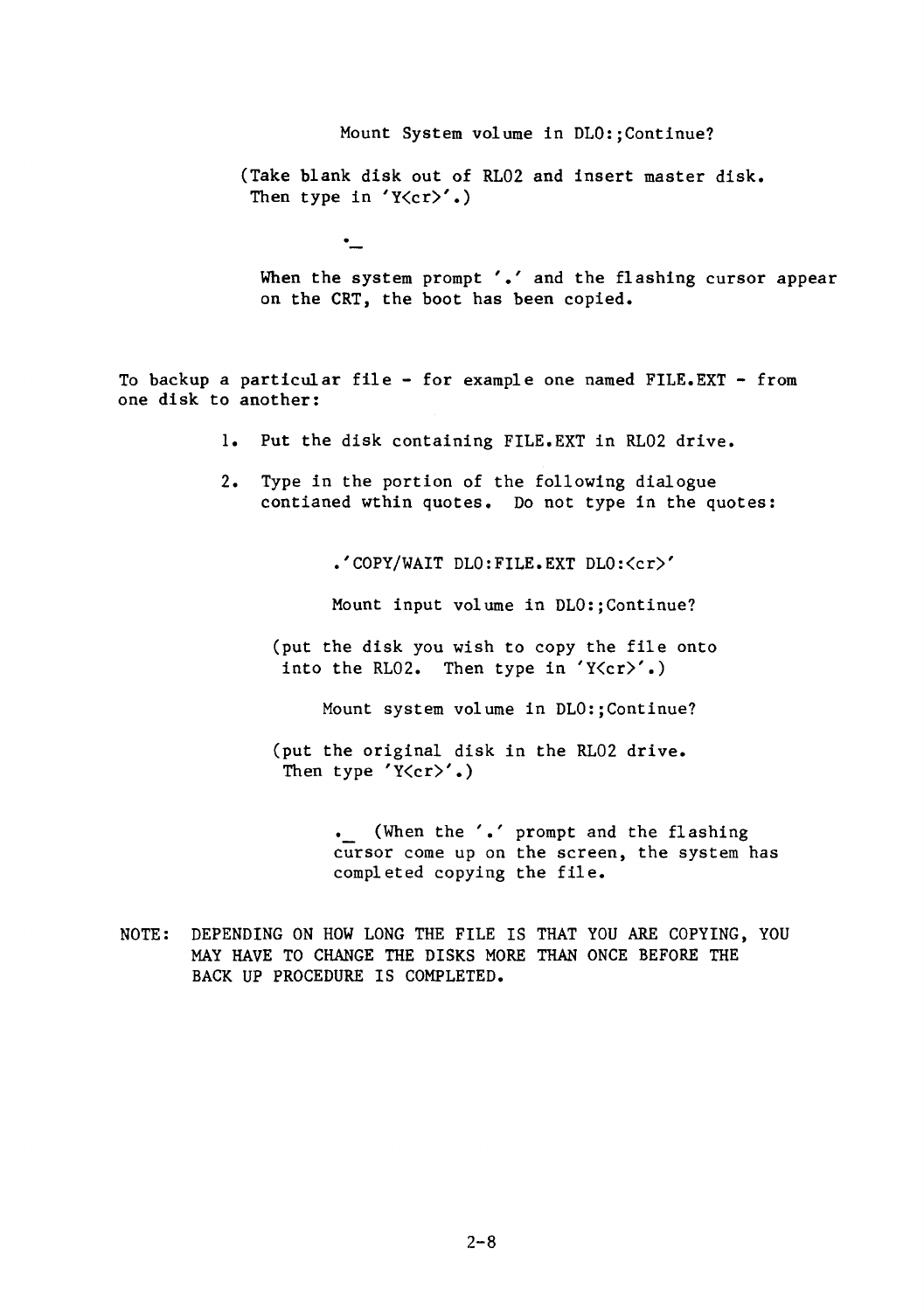### CHECKING THAT FILES HAVE BEEN COPIED

To be sure that files have been properly copied, list the diectory for the second disk immediately, by check the directory. If you are using an RX02, enter:

DIR DY1: <cr>

If you are using two RL02 units, enter:

DIR DL1:<cr>

If you are using a single RL02 unit, enter:

DIR DLO:<cr>

This command will list all the files on the disk or diskette by name.

INSPECTING FILES -----------------

To inspect a file - for example a file named FILE.EXT - type in the following command:

TYPE FILE.EXT<cr>

The file which has been specified in the command will appear on the VT100 screen for you to inspect.

NOTE: IF THE FILE IS NOT AN ASCII FILE, YOU MAY GET STRANGE RESULTS ON THE SCREEN.

DELETING FILES

---------------

You may delete files by using the DELETE command followed by the name of the file you wish to delete. Up to six files may be specified at One time. If you specify more than one file, the names of the files must be separated by commas.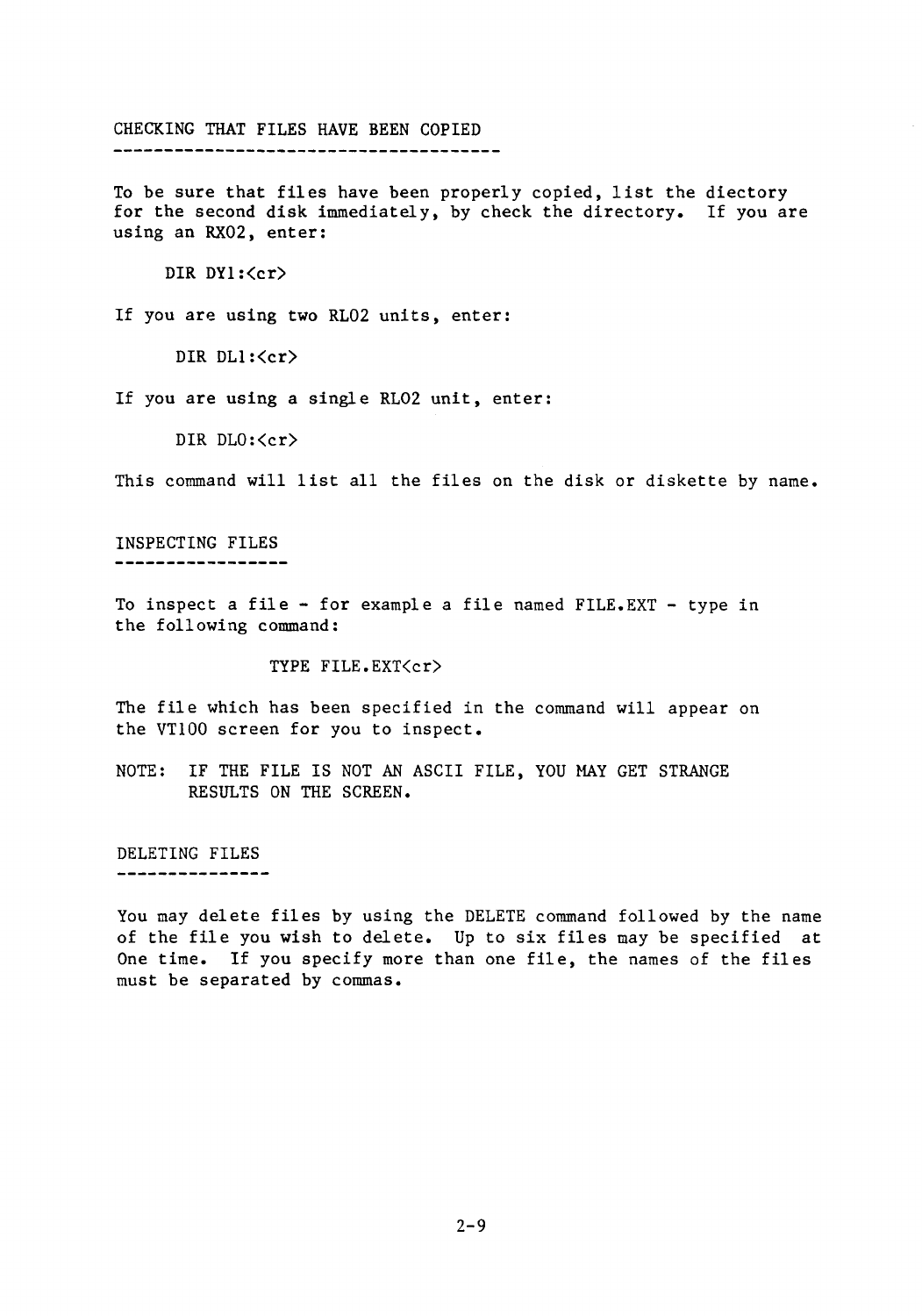For example,

#### DELETE INSTAL.TXT, JUNK.MSR, MERG.TXT<cr>

will delete three files:

# INSTALL. TXT JUNK.MSR MERG.TXT

NOTE: THE SYSTEM WILL ASK FOR CONFIRMATION BEFORE DELETING A FILE. WHEN THE SYSTEM ASKS 'ARE YOU SURE' YOU MAY EITHER STOP THE SYSTEM BY TYPING IN 'N' FOLLOWED BY A CARRIAGE RETURN, OR YOU MAY APPROVE THE DELETION BY TYPING IN 'Y' FOLLOWED BY A CARRIAGE RETURN.

THE SQUEEZE COMMAND

\_\_\_\_\_\_\_\_\_\_\_\_\_\_\_\_\_\_\_\_

The SQUEEZE command causes the system to move all the files to the beginning of a disk. This produces a single unused area after the group of files. This procedure does not change the bootstrap blocks of a disk.

The system asks for confirmation before it executes the command. You can stop the squeeze procedure by typing in an 'N' followed by a carriage return. To approve the squeeze procedure, type in a 'Y' followed by a carriage return.

To enter a SQUEEZE command for an RX02, insert the diskette in Drive 0 and enter the following:

SQUEEZE DYO:

To perform a SQUEEZE on a hard disk, insert the disk in the RL02 (if you have two or more RL02s, insert the disk in the one marked '0' on the 'READY' button). Then enter the following:

SQUEEZE DLO:

 $2 - 10$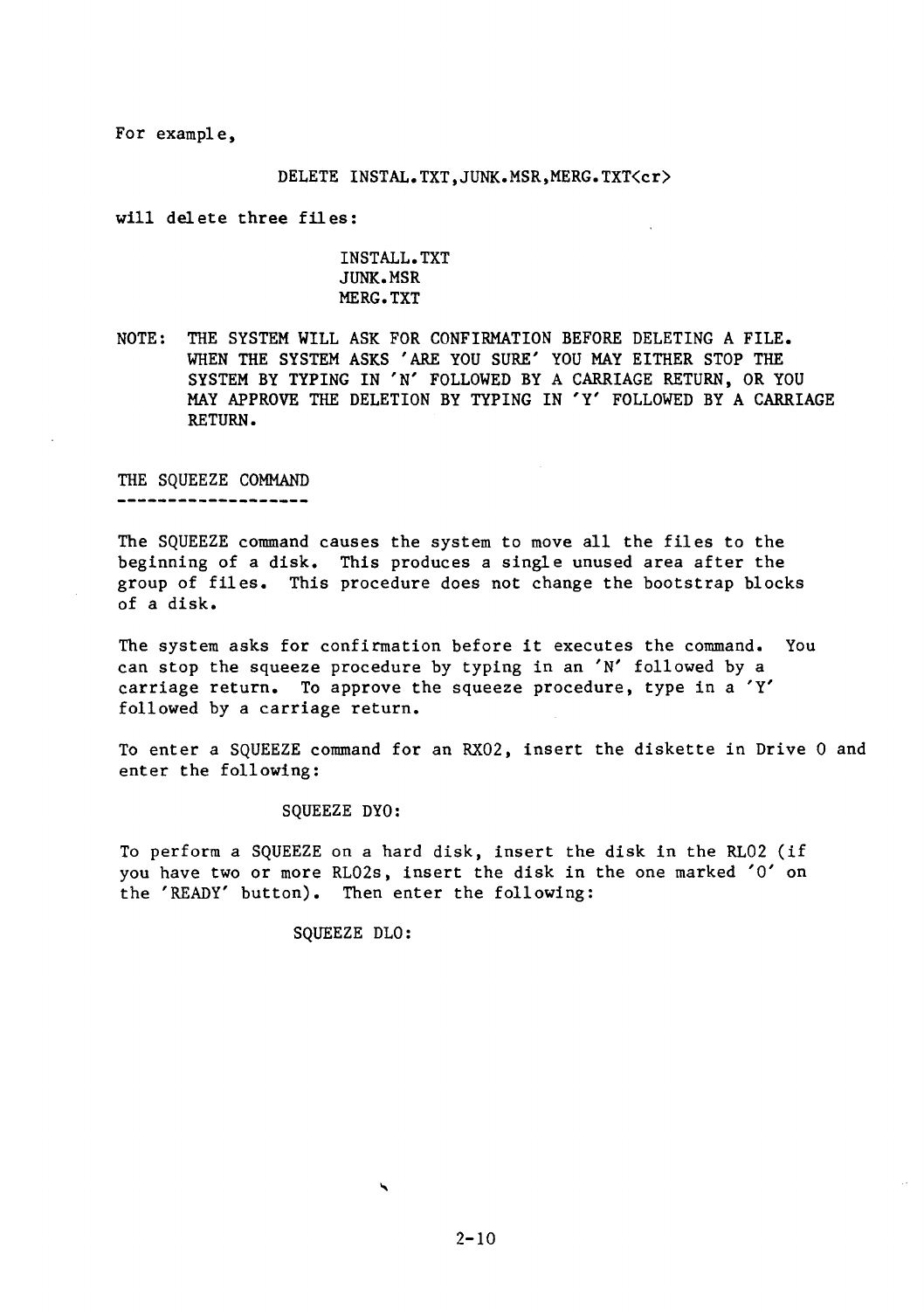#### CREATING AND EDITING FILES -----------------------------

Following are examples of how the EDIT may be used. Refer to the keypad Editors Manual for further details.

# CREATING A NEW FILE

\_\_\_\_\_\_\_\_\_\_\_\_\_\_\_\_\_\_\_\_

To create a new file, use the EDIT/C command. For example, to create a file named FILE.EXT, type in the following command:

EDIT/C FILE.EXT<cr>

NOTE: THE FILENAME MUST NOT BE LONGER THAN SIX (6) ALPHANUMBERIC CHARACTERS.

This command will cause the system to open a file named FILE. EXT. It will also blank the CRT screen and place the cursor at the top of the screen. You may now type in any data you wish.

ENDING THE EDITING SESSION ---------------------------

When you have entered all the data you wish in the file you have just created, you may end the session by depressing the 'PF l' and then the '7' keys on the right hand keyboard.

The Editor will now display 'COMMAND ' at the top of the screen. Type in 'EXIT' and depress the 'ENTER' key on the right hand keyboard.

The system will now close the file. To verify the contents of the file you may use the 'TYPE' command discussed earlier.

#### EDITING AN EXISTING FILE \_\_\_\_\_\_\_\_\_\_\_\_\_\_\_\_\_\_\_\_\_\_\_\_\_\_

To edit an existing file, for example, one named FILE.EXT, enter the following command followed by a carriage return:

.EDIT FILE.EXT<cr>

This will reopen the file and display the beginning of the file on the CRT screen. You may now use the capabilities of the editor to make any changes or insertions.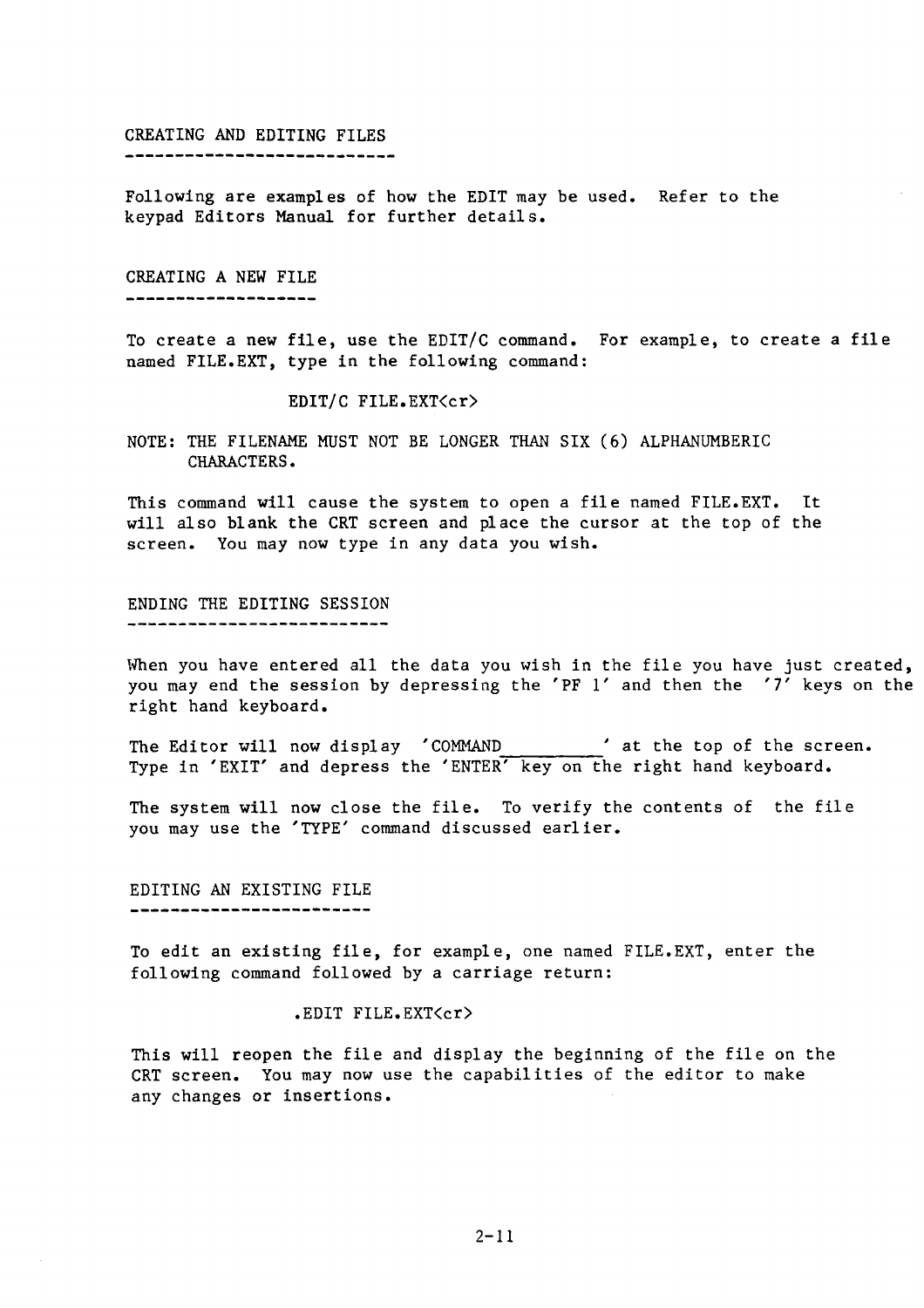# RUNNING A PROGRAM AND EMULATION

--------------------------------

The following commands will enable you to run a program and to perform an emulation.

To load 'FILE.SAV' into memory and begin executing a program, enter the following command followed by a carriage return:

# RUN FILE.SAV<cr)

If you are using more than one disk drive and have the program 'FILE.SAV' on the diskette in drive 1, enter the following command followed by a carriage return:

## RUN DYl:FILE.SAV<cr)

This command will cause the RT-11 system to go to the diskette in DY1 to look for 'FILE.SAV'. When the system finds 'FILE.SAV' it will load it into memory and begin execution.

To begin execution of the Z-80 handler, enter the following command followed by a carriage return:

### RUN LOOSOO.SAV<cr)

L00500.SAV is the file name for the Z-80 Emulation package. The command shown above causes the RT-11 system to begin to execute the Z-80 handler. Further commands would now be those accepted by the ECL-3211 emulation system.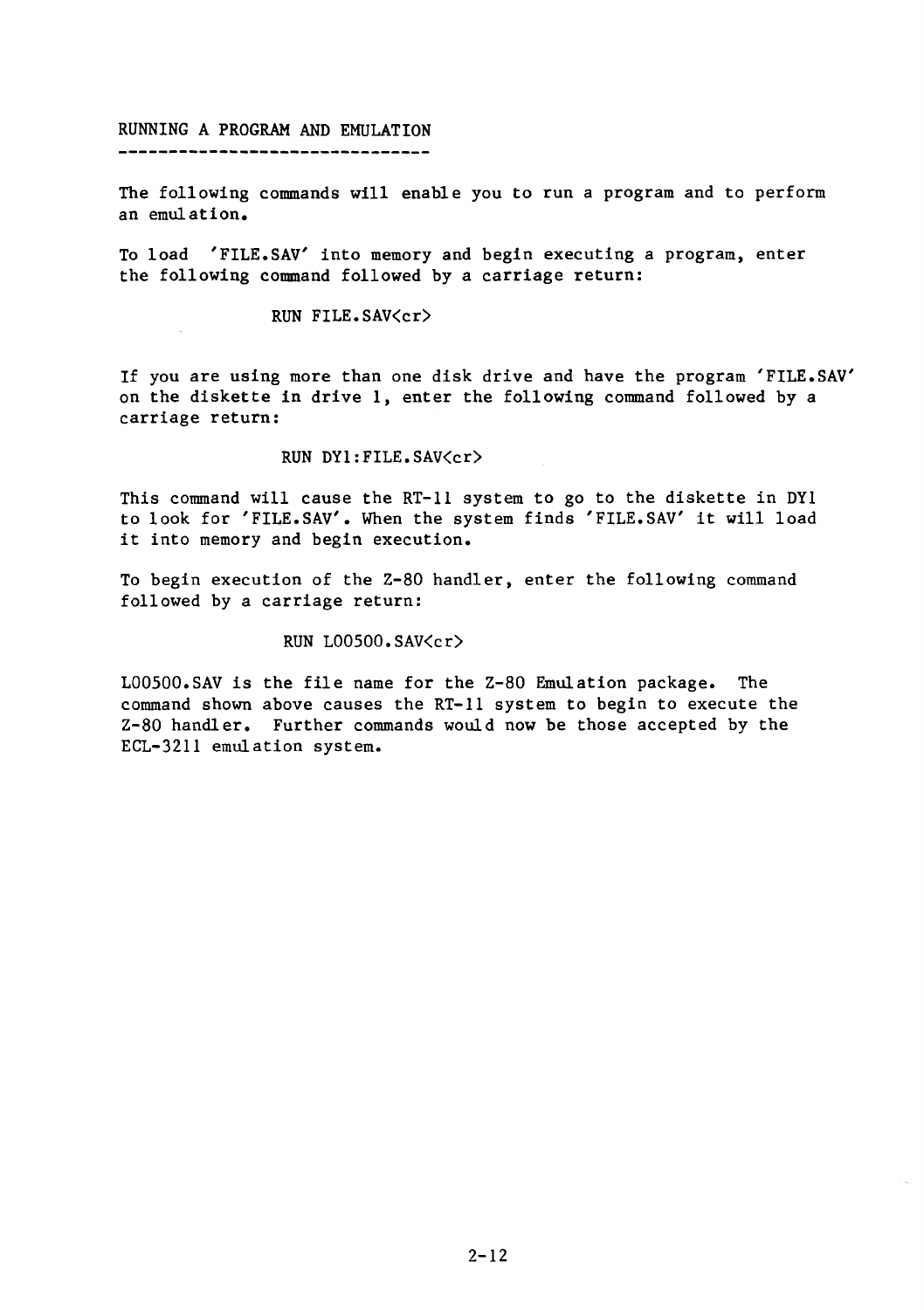APPENDIX A

-----------

INSTALLATION INSTRUCTIONS FOR THE ECL-3211 AMR 

The ECL-3211 AMR consists of the M9400YE Terminator board, which will be placed in your existing backplane, and the BAII-NE Expander Box containing four boards.

First loosen the black 1/4 screws on the back door, of the BAll-NE Expander Box. Open door and insure that each board in the Expander Box is seated properly and has not come loose from the backplane.

The cards are clearly labeled. Check that they are in the correct order:

> M9401 ECL-3211 Control Board ECL-3211 Map Board TEV-ll Terminator

The M9400YE Terminator has been bubble packed and placed inside the BAII-NE for shipping purposes. Carefully remove the M9400YE Terminator from the the BAII-NE and the bubble packing.

The M9400YE is connected to the M9401 by a cable. These two boards and the connecting cable are collectively referred to as the BCVIB-06. The BCVIB-06 provides the interface between the ECL-3211 AMR and your existing system.

To provide interface between your system and the ECL-3211 AMR, insert the M9400YE Terminator directly under the last DEC module in your existing backplane. See Figure A-I in this appendix.

See Section I of this manual for instructions reguarding Pod cabeling, other equipment, and power up.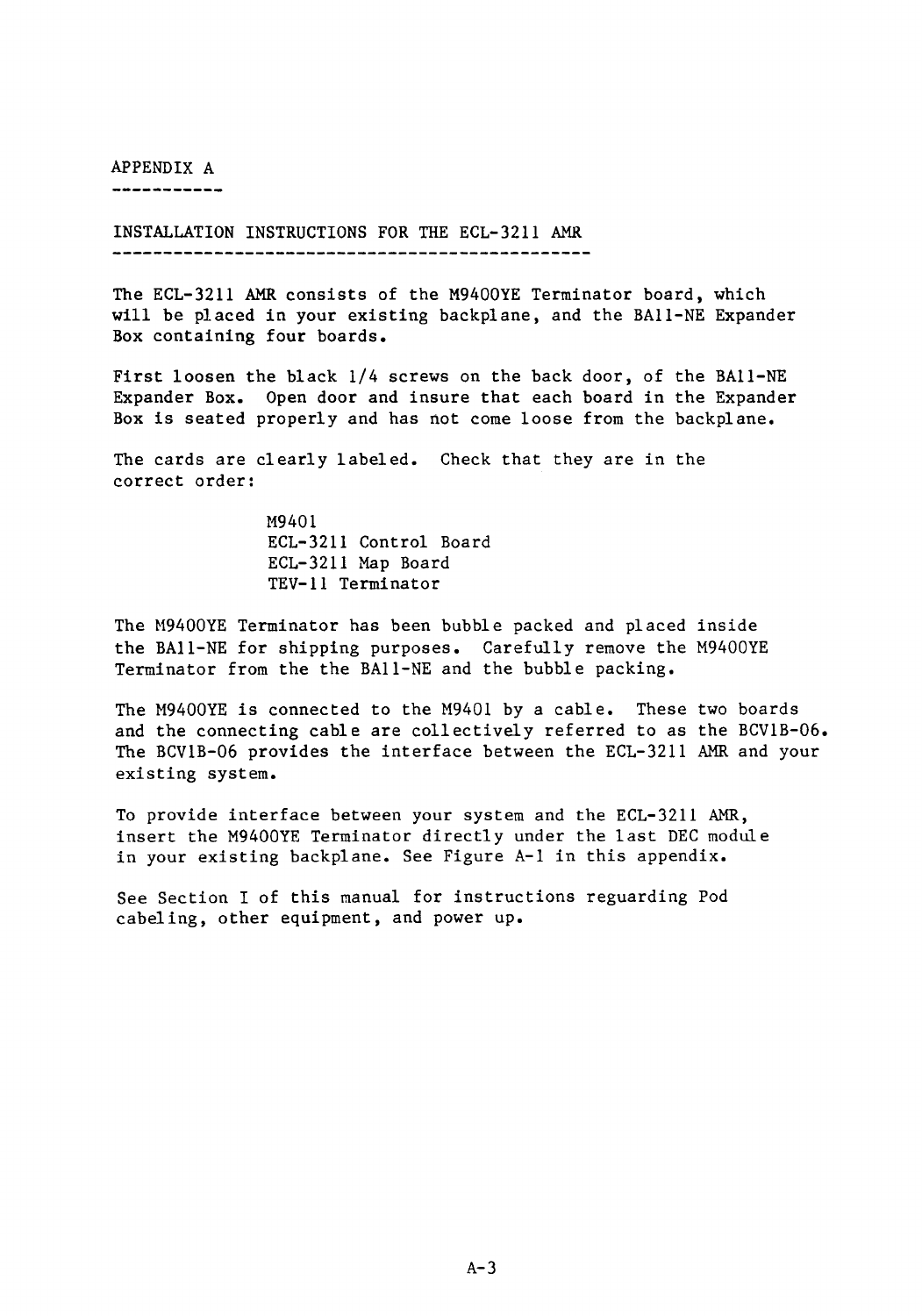

FIGURE  $A-1$  : ECL-3211 AMR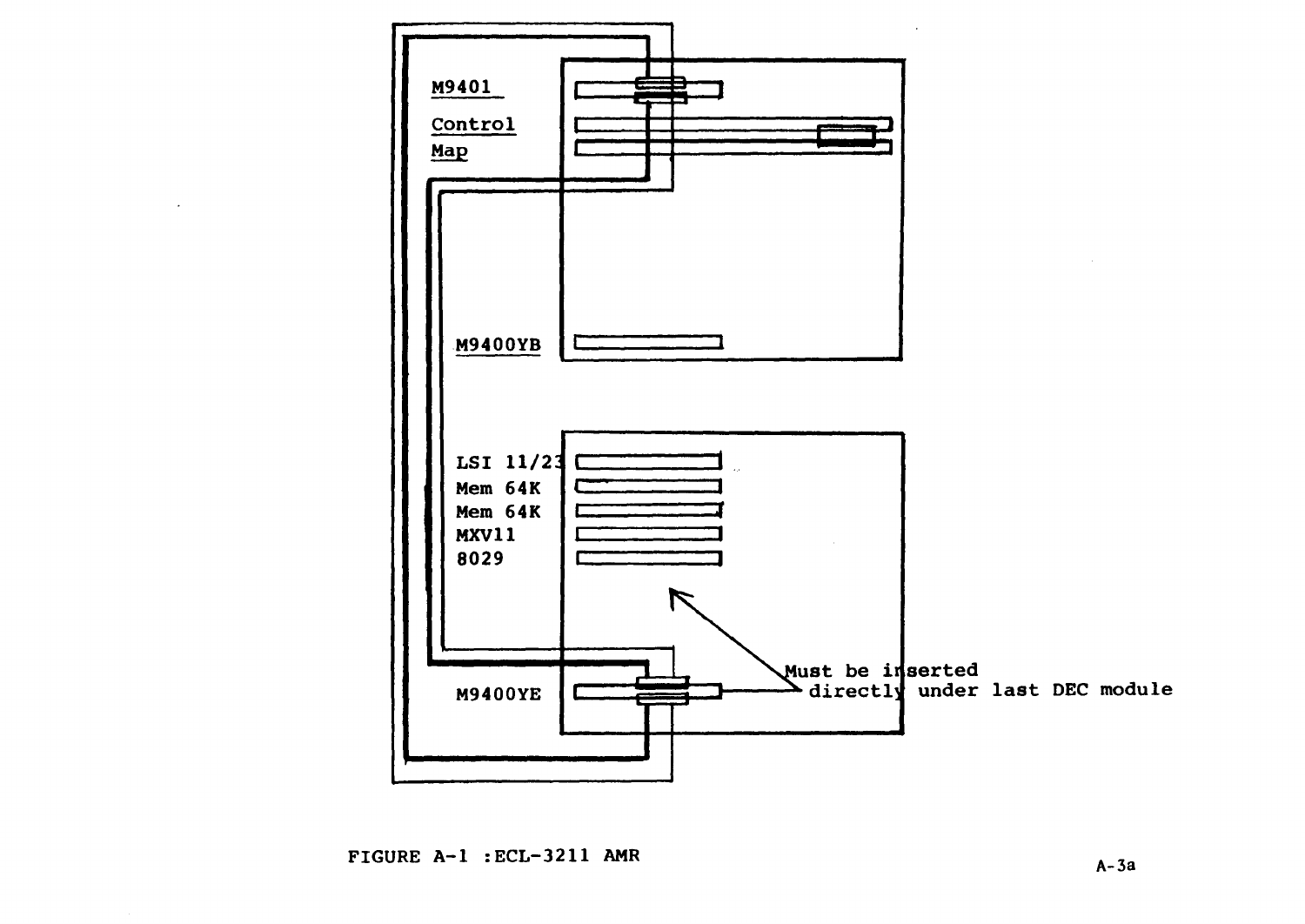INSTALLATION INSTRUCTIONS FOR THE ECL-3211 AMS 

The ECL-3211 AMS consists of BA11-NE Expander Box containing two ECL-1132 boards.

Loosen the black 1/4 screws on the back door and insure that each board in the Expander Box is seated properly and has not come loose from the backplane.

Interface between the ECL-3211 AMS and your existing system is accomplished by inserting your CPU and DEC modules into the BA11-NE.

Insert your existing boards into the BA11-NE in the following order depending on whether you have an LSI 11/2 CPU or an LSI 11/23 CPU: (Refer to Figures A, Band C in Section I of this manual.)

> (for LSI 11/12 CPU,64K (FOR LSI 11/23 CPU, 128K B RAM see Figure A ) B RAM see Figures B and C) ----------------------------M7270 CPU (LSI 11/2) M8186 CPU (LSI 11/23)<br>M8044 64K bytes memory M8044 64K bytes memory M8044 64K bytes memory M8044 64K bytes memory M8047 MXVll-A module M8029 Floppy or Hard M8047 MXVll-A modul e Disk Controller M8029 Floppy or Hard ECL-3211 Controller Disk Controll er ECL-3211 Map ECL-3211 Controller ECL-3211 Map

For installation instructions for Pod Cabling, other equipment or power up, see Section I of this manual.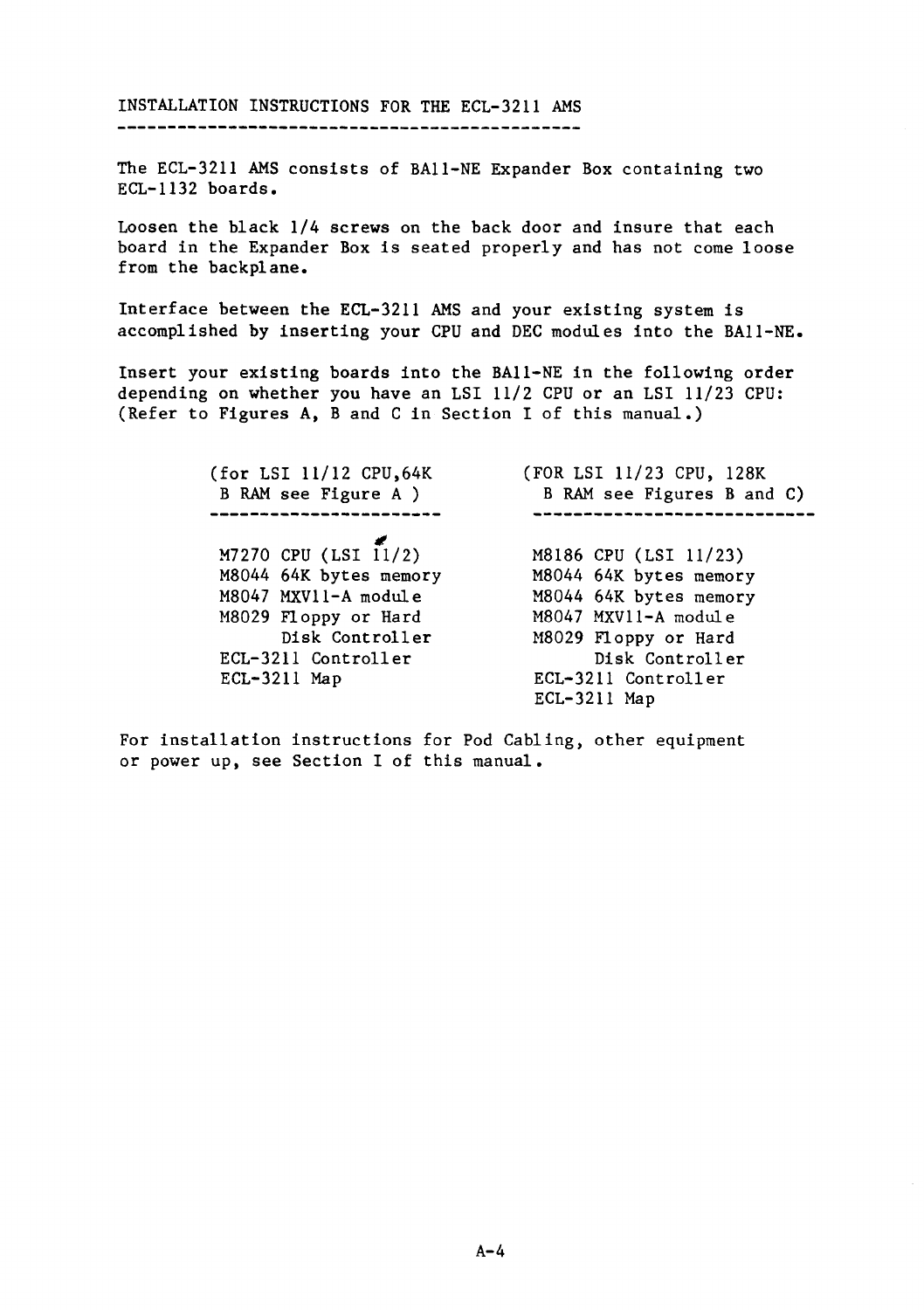# **PRELIMINARY**

Appendix B (to Emulogic ECL-3211 System Installation Guide)

> INSTALLATION INSTRUCTIONS for EMULOGIC HIGH-SPEED MEMORY SUBSYSTEM

# **PRELIMINARY**

 $\bar{a}$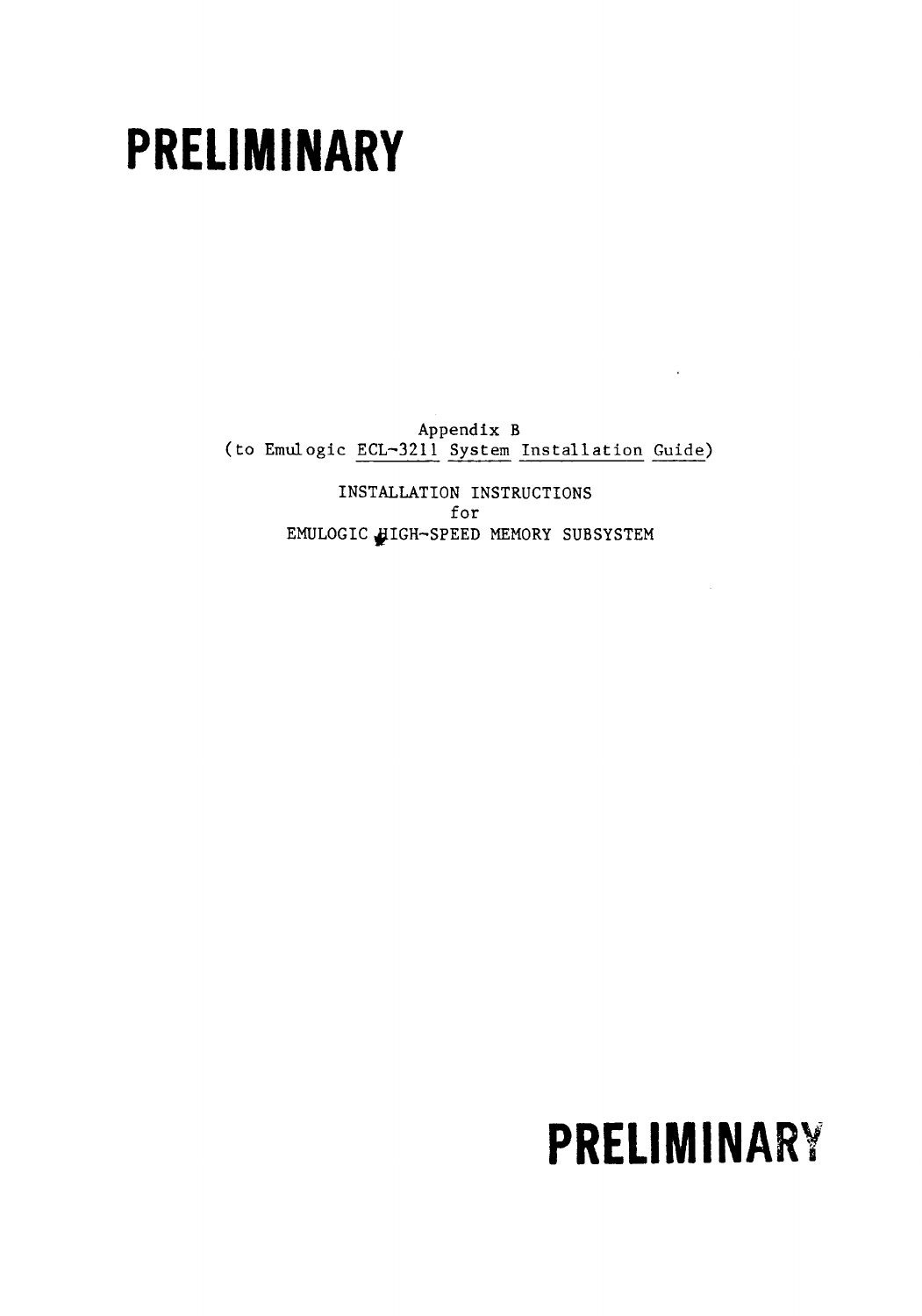# INSTALLATION INSTRUCTIONS FOR EMULOGIC HIGH-SPEED MEMORY

In addition to the 2k bytes of high-speed emulation memory provided on the ECL-3211 Map board, you may install additional increments of high-speed memory. Emulogic high-speed memory permits full-speed emulation (using internal memory) of high-speed target systems. Memory modules are available as  $8k$ ,  $16k$ , and  $32k$  byte dual-sized boards to fit the BA11-NE expander box. The Emulogic mapping logic will support up to XXX such boards.

# HIGH SPEED MEMORY KIT

The installation kit for high-speed memory includes:

- o High-speed memory board(s),
- o Single- or multi-board 20-wire memory cable,
- o Multi-board 40-wire expander cable.

Figure B-1 shows the high-speed memory components. Notice that multi-board installations use a 20-wire cable with connectors for two or more high-speed memory boards. Check your kit to be certain it contains the correct parts.

Figure B-1. EMULOGIC single and multi-board installation kits.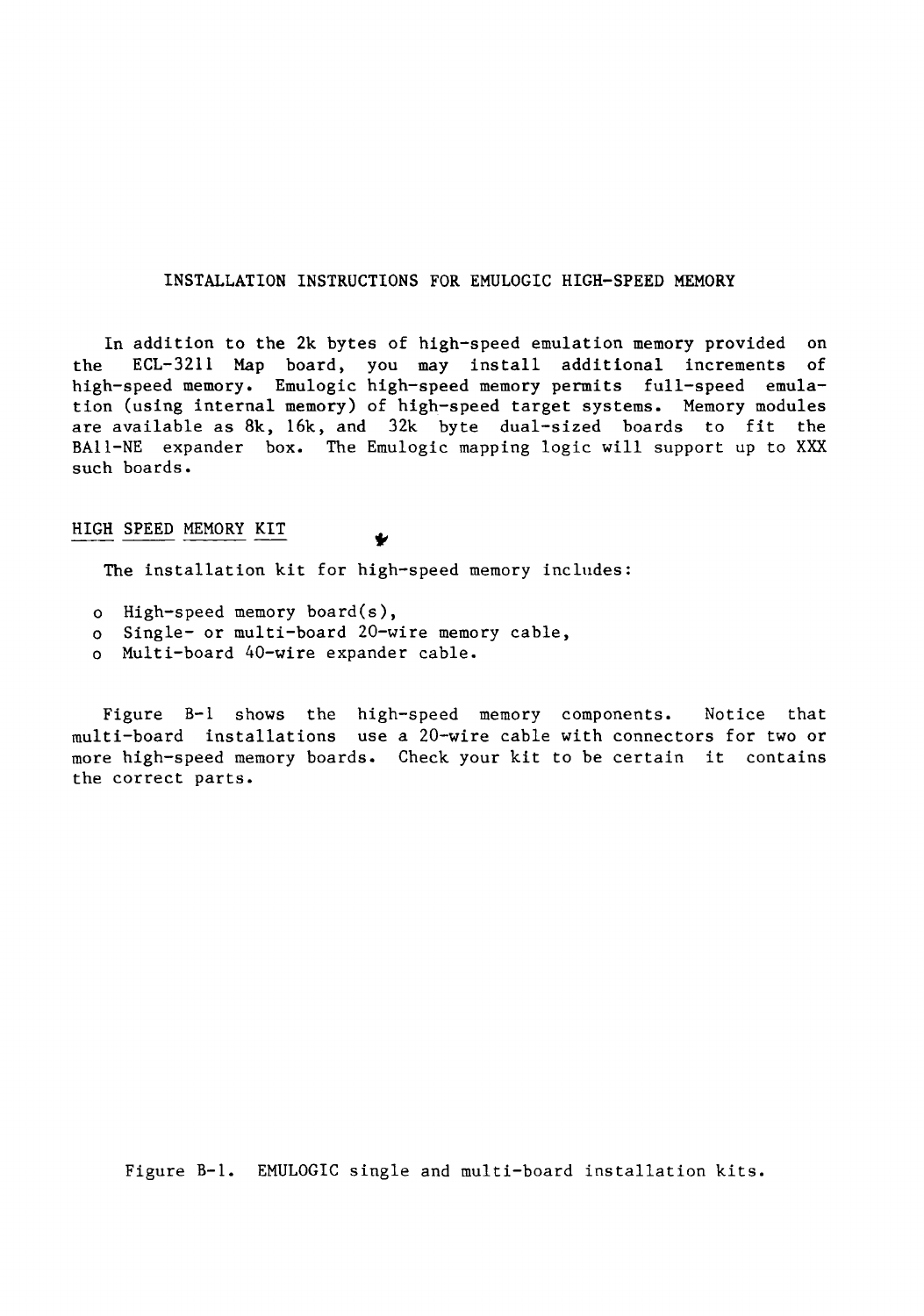### TOOLS REQUIRED

Installation of high-speed memory in the ECL-3211 requires only the tools below.

- o Wide-bladed, straight slot screwdriver,
- o Small needle-nosed pliers.

### INSTALLATION PROCEDURE

To install Emulogic high-speed memory involves inserting the memory board or boards and making cable connections. The boards are designed to mount in the upper right-hand slots of the BAII-NE expander box. Cable connections join the control circuits of the Map board and memory board(s)  $-$  via the 20-wire cable, and the data channels of the Map, memory, and Emulation Support Package  $-$  via the 40-wire expander cable. In addition, you will disconnect and reconnect the 50-wire cable joining the Emulogic Map and Control boards.

The following steps detail the installation procedures. Perform each step in the correct sequence. Check off each step after it has been completed ( ).

- 1. () Turn off the power switch to the BAII-NE expander box.
- 2. () Remove the power cord from the *AIC* source.
- 3. () Position the BAII-NE expander box so that the rear of the unit is facing you.
- 4. () Locate the two black, slotted twist fasteners at the lower corners of the door (see Figure B-2).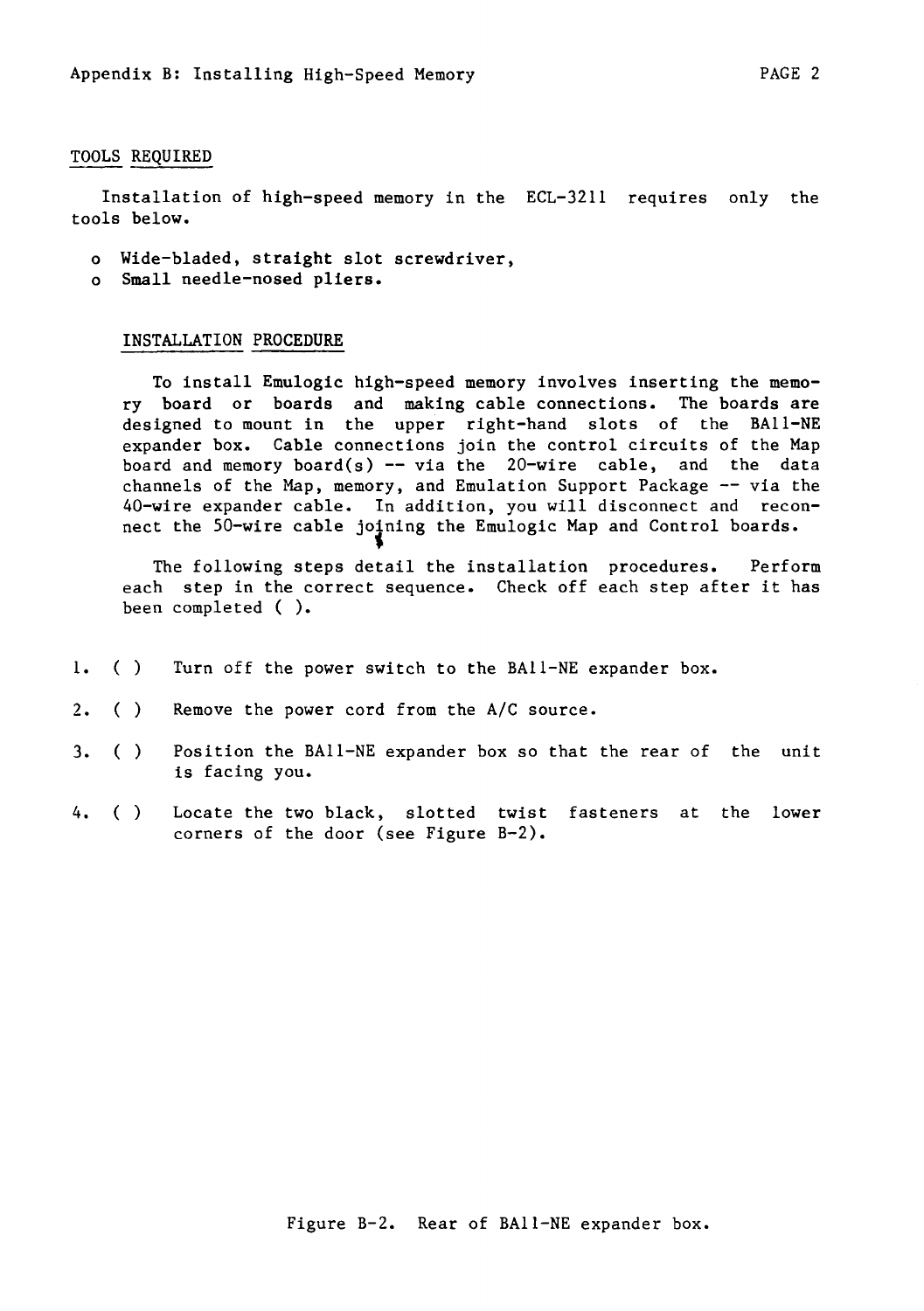- 5. () Open the rear door for access to the card cage:
	- a. ( ) Using a screwdriver, turn each fastener counterclockwise ( ) until the slot is horizontal (see Detail B-2-1, Figure B-2).
	- b. ( ) With both fasteners released, raise the rear door.
- 6. () Disconnect either end of the short SO-wire cable joining the Map and Control boards (see Figure B-3). Note that the red-coded wire of this cable is on the right.

Figure B-3. Map board, SO-wire cable disconnected.

IF NO EMULATION SUPPORT PACKAGE POD IS PRESENTLY CONNECTED TO YOUR SYSTEM, SKIP THE NEXT STEP (7) AND PROCEED WITH STEP 8.

- 7. () Disconnect the Map board end of the 40-wire cable joining the Map board to the ESP pod (this cable is clearly labeled "Map").
- 8. () Connect the 20-wire cable to the Map board:
	- a. ( ) Pull the Map board out of the cage far enough to gain access to the 20-pin socket on the right-hand edge of the board (see Fig $ure B-3)$ .

THE 20-WIRE CABLE FOR YOUR INSTALLATION HAS AS MANY FINGER SOCKET CONNECTORS AS THERE ARE HIGH-SPEED MEMORY BOARDS. THE CABLE HAS A SINGLE MULTI-RECEPTACLED PLUG AT ONE END AND ONE OR MORE SLOTTED FINGER SOCKET CONNECTORS AT THE OTHER. BE SURE THAT YOU HAVE THE COR-RECT CABLE ASSEMBLY.

b. ( ) Position the Map board plug of the 20-wire cable with the red-coded wire at the side furthest from you. Insert the connector in the socket as shown in Figure B-4.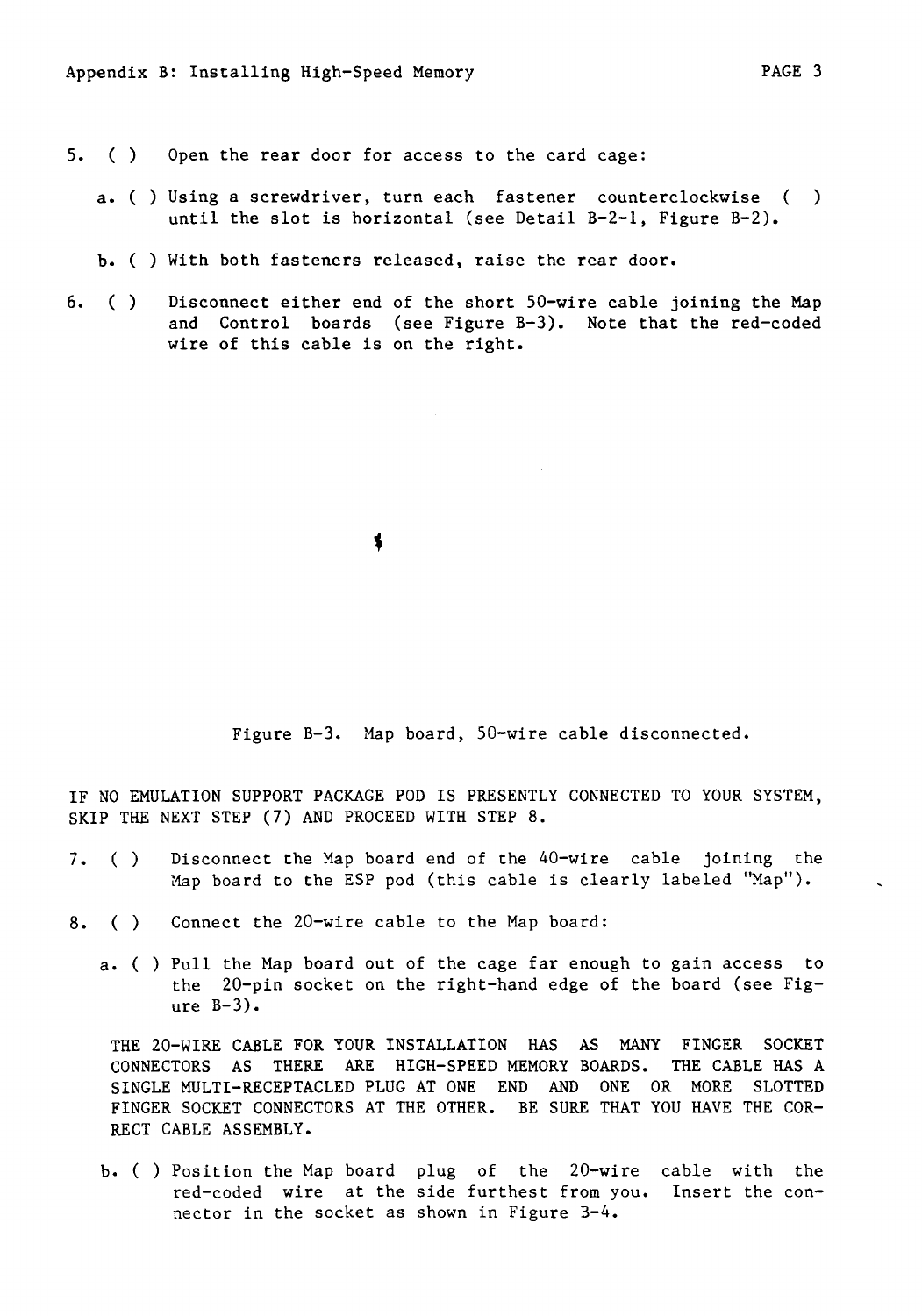c. ( ) Route the free end of the 20-wire cable down and under the Map board. Make a half twist in the cable and lead it out of the

Figure B-4. Detail of 20-pin socket on Map board.

- cage toward you, keeping it to the left of the Map board handle.
- d. ( ) Slide the Map board back into the cage and re-seat it firmly into the backplane connectors.

IF YOU ARE INSTALLING SINGLE-BOARD HIGH-SPEED MEMORY, DO THE NEXT STEP (9) AND SKIP TO STEP 11.

IF YOU ARE INSTALLING MULTI-BOARD HIGH-SPEED MEMORY, SKIP THE NEXT STEP (9) AND PROCEED WITH STEP 10.

9. () Install and connect a single-board memory:

- a. ( ) Refer again to Figure B-1 and position the memory board as shown, component-side up and 40-pin socket nearest you.
- b. ( ) Slide the memory board into an open slot in the upper right area of the cage and seat it firmly into the backplane connectors.
- c. ( ) Position the socket at the free end of the 20-wire cable with the red-coded wire to the right.
- d. ( ) Slide the socket onto the 20-finger connector at the right near edge of the high-speed memory board.
- e. ( ) Locate the 40-wire expander cable. Note that there is a 40-pin junction socket near one end of the cable. This is the memory board end of the cable.

f. ( ) Position the cable with the red-coded wire on the right and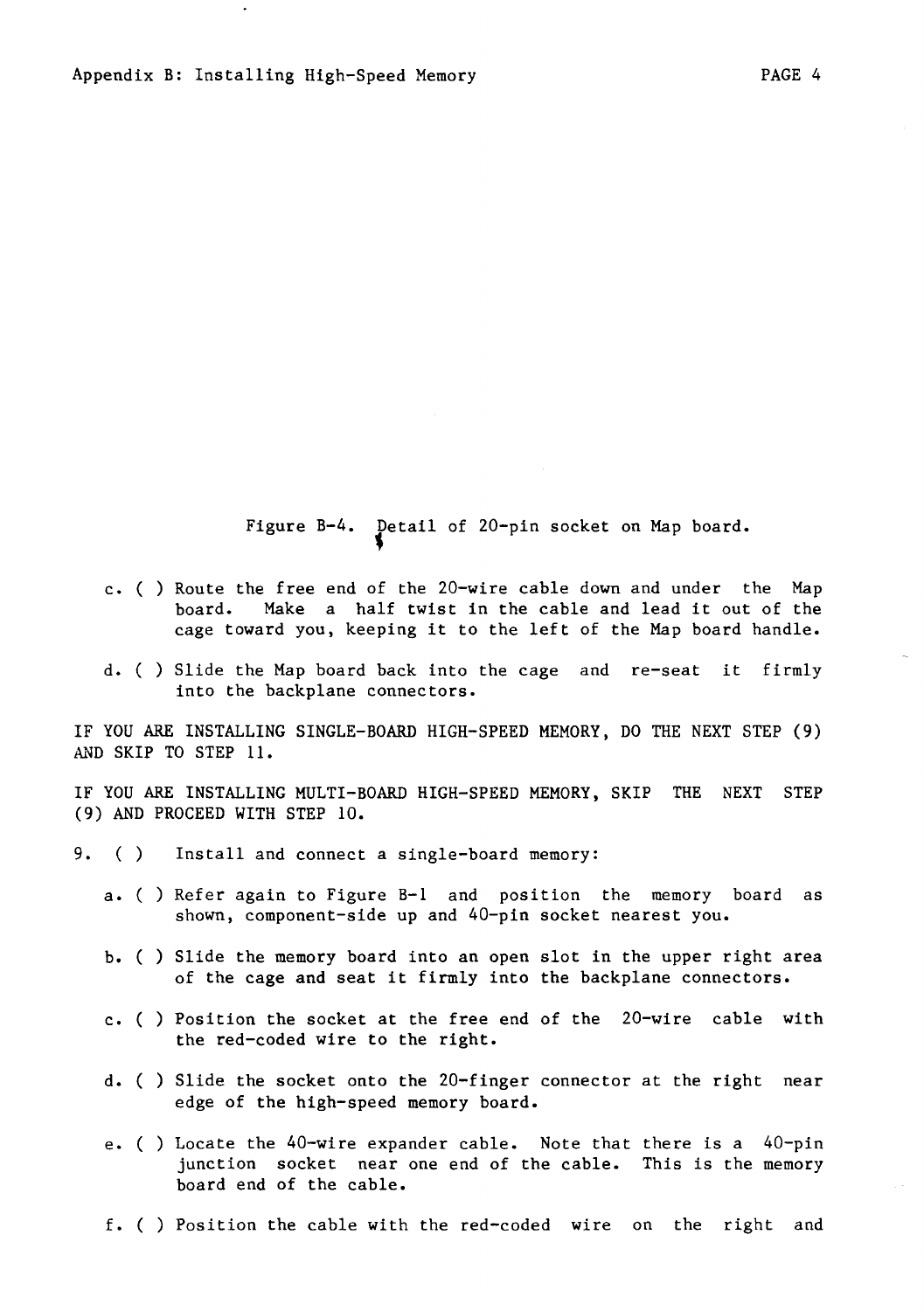insert the plug in the 40-pin memory board socket.

- g. ( ) Take the Map board connector plug at the free end of the 40-wire cable and position it with the red-coded wire to the right. Insert the plug of the cable into the 40-pin socket on the Map board.
- h. ( ) Locate the twisted-pair cable assembly from the ESP pod marked "Map" so that the connector key aligns with the keyslot of the 40-pin junction on the upper end of the 40-wire expander cable.
- i. ( ) Insert the plug of the twisted-pair cable in the junction connector of the expander cable.
- 10. ( ) Install and connect a multi-board memory:
	- a. ( ) For each high-speed memory board,refer to Figure B-1 and position the memory board as shown and 40-pin socket nearest you. The boards are jumpered to electronically encode each one uniquely (board 1, poard 2, and so on), and you may insert them in any sequence.
	- a. ( ) Slide the memory boards into sequential slots in the upper right area of the cage and firmly seat each into the backplane connectors.
	- b. ( ) Position the sockets at the free end of the 20-wire cable with the red-coded wire to the right.
	- c. ( ) Slide the sockets onto the 20-finger connectors at the right near edges of the high-speed memory boards.
	- d. ( ) Locate the multi-board 40-pin connector interface card shown in Figure B-1.
	- e. ( ) Position the connector card as shown in Figure B-S and connect the spade lugs of the grounding wires to the matching ground blades of the card.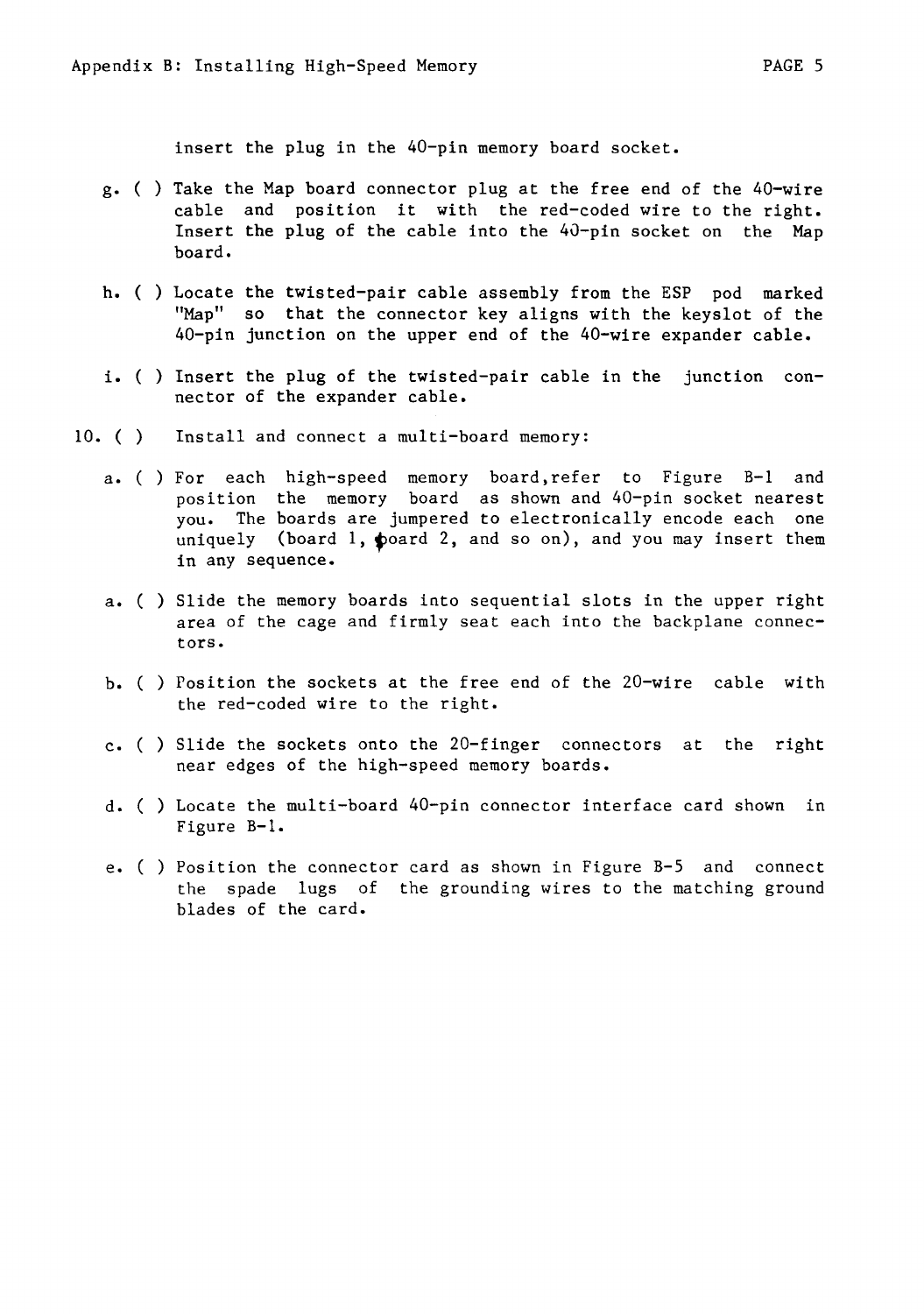Figure B-5. Standard multi-board connector card positioned and grounded.

- <sup>~</sup>f. ( ) Position the twisted-pair cable assembly from the ESP pod marked "Map" so that the connector key aligns with the key slot in the card's large socket.
- g. ( ) Insert the twisted-pair cable connector in the 40-pin socket.
- h. ( ) Carefully align the card/cable assembly with the 40-pin sockets on the board edges and press the connectors of the card into the sockets. BE SURE THAT THE EDGES OF THE CONNECTOR CARD AND THE EDGES OF THE MEMORY BOARD EXTENSIONS HOLDING THE SOCKETS ARE EVEN.
- i. ( ) Refer to Figure B-6 and position the 40-wire expander cable (light colored ribbon cable at top left of figure). Be sure the red-coded wire is to the right. Align the slots of the finger connector sockets on the cable with the pins at the top of the interface card.
- j. ( ) Carefully slide the expander cable plug onto the pins.

WITH THE MEMORY BOARDS INSTALLED AND CONNECTED ACCORDING TO THE DIREC-TIONS ABOVE, COMPLETE THE INSTALLATION PROCEDURES AS FOLLOWS.

- ll. ( ) Locate the free-end plug of the SO-wire Map/Control cable. Keeping the red-coded wire on the right, re-insert the plug into the 50-pin socket on the near edge of the Map board.
- $12.$  ( ) Take the Map board connector plug at the free (lower) end of the 40-wire expander cable and position it with the red-coded wire to the right. Insert the plug of the cable into the 40-pin socket on the Map board.
- 13. Perform the following checks: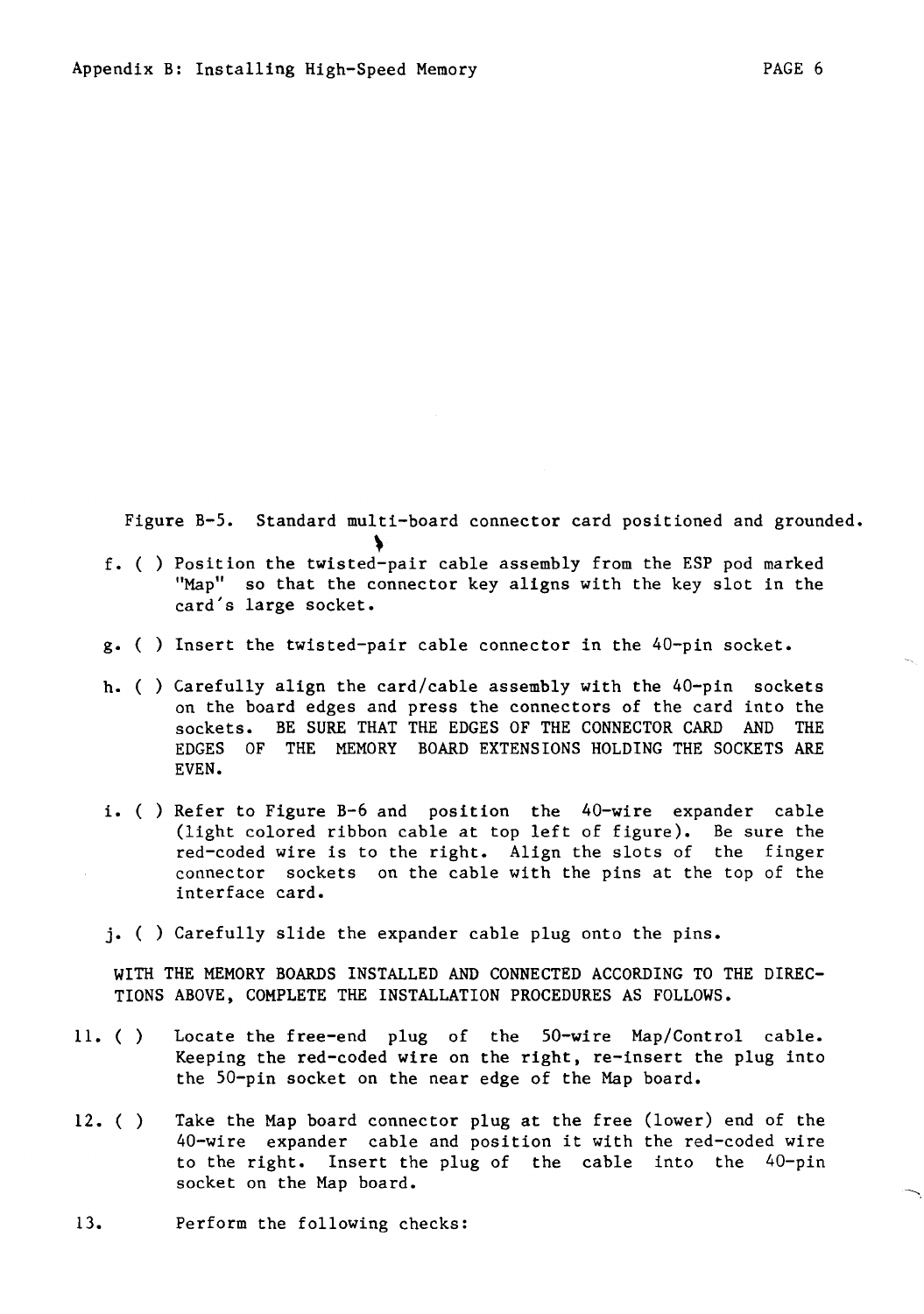- o () Check that all boards are fully inserted into the backplane connectors.
- o () Check that the memory connector card (if used) is completely pressed onto the memory board fingers.
- o () Check that all cables are correctly installed and that there are no loose cable ends.

### WARNING!

New Emulogic Emulation Support Package (ESP) pods are shipped with a piece of conductive foam protecting the pins of the emulator plug from stray static charges. The pod components will be seriously damaged if this foam is not removed from the plug before power is returned to the BAII-NE. REMOVE ANY FOAM OR DEBRIS FROM THE EMULATOR PLUG BEFORE CONTINUING.

- 14. ( Plug the power cord of the BAI1-NE into the A/C source.
- IS. ( ) Refer to the section "Powering Up the ECL-3211 System" in Chapter 1 of this manual and perform the power-up routines and checks.
- 16. ( ) When you have completed the power-up checks in Chapter 1, lower the rear door, being careful to route the external connector cables through the opening at the bottom of the door.
- 27. ( ) Hold the door down firmly against the expander box chassis with one hand. With a screwdriver, turn the slotted twist fasteners clockwise ( ) until the slot is veritcal.
- 28. ( ) Turn the BAII-NE expander box back to its normal position.

This concludes the installation of Emulogic high-speed memory.